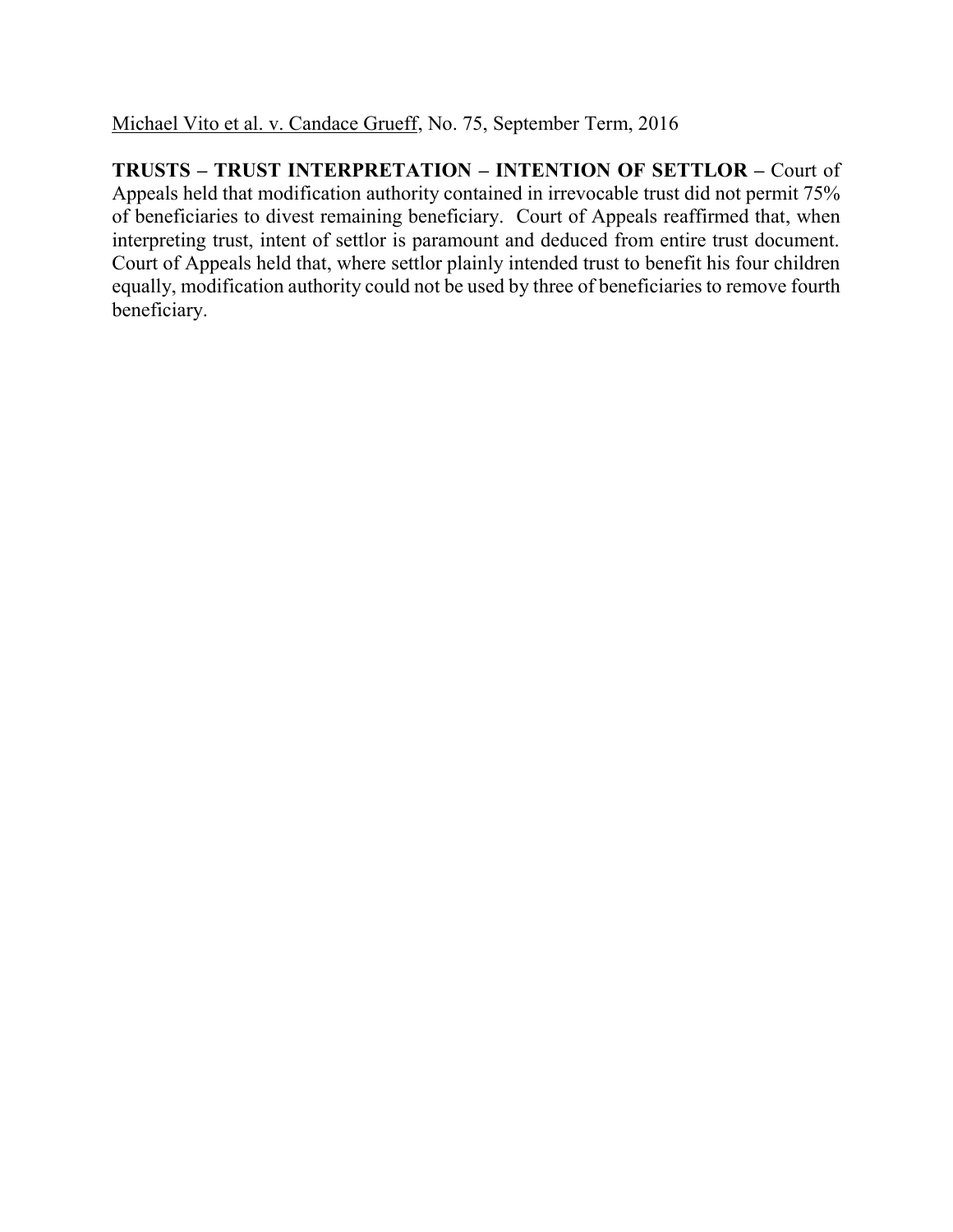Circuit Court for Montgomery County Case No. 380035-V

Argued: March 31, 2017

## IN THE COURT OF APPEALS

# OF MARYLAND

No. 75

September Term, 2016 \_\_\_\_\_\_\_\_\_\_\_\_\_\_\_\_\_\_\_\_\_\_\_\_\_\_\_\_\_\_\_\_\_\_\_\_\_\_

# MICHAEL VITO ET AL.

v.

CANDACE GRUEFF \_\_\_\_\_\_\_\_\_\_\_\_\_\_\_\_\_\_\_\_\_\_\_\_\_\_\_\_\_\_\_\_\_\_\_\_\_\_

> Barbera, C.J. Greene Adkins McDonald Watts Getty,

> > JJ.

Opinion by Watts, J. \_\_\_\_\_\_\_\_\_\_\_\_\_\_\_\_\_\_\_\_\_\_\_\_\_\_\_\_\_\_\_\_\_\_\_\_\_\_

\_\_\_\_\_\_\_\_\_\_\_\_\_\_\_\_\_\_\_\_\_\_\_\_\_\_\_\_\_\_\_\_\_\_\_\_\_\_

Filed: May 22, 2017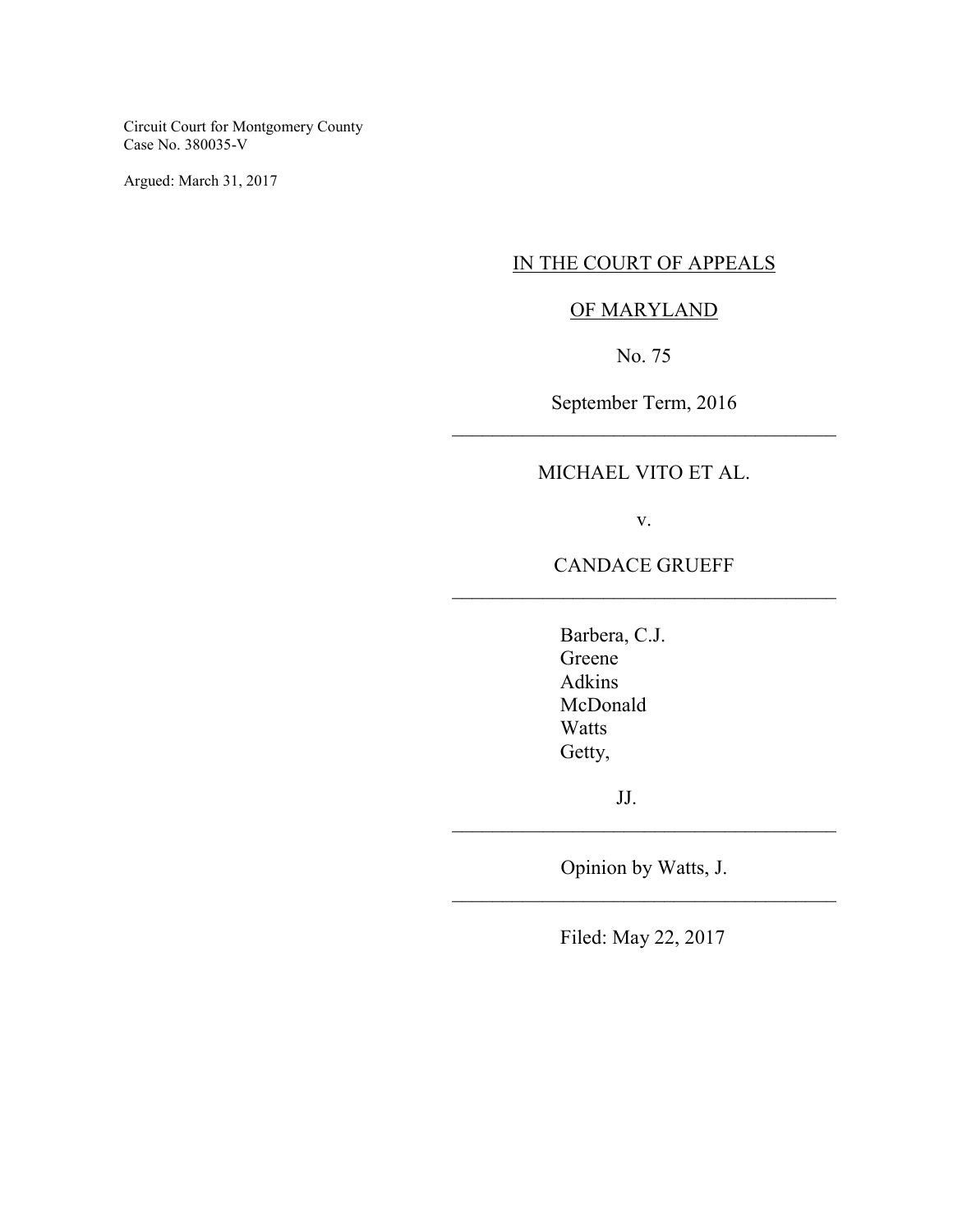This case involves four siblings who were beneficiaries under an irrevocable trust that was established by their father, the trust's settlor. 1 Three of the four siblings attempted to remove the fourth sibling as a beneficiary of the irrevocable trust by relying on a provision of the irrevocable trust that permitted 75% of the beneficiaries to amend the terms of the trust.

In this context, we are asked to decide whether the modification authority that is granted to the beneficiaries of a trust may be used to divest one of the beneficiaries from benefits of the trust where the trust was explicitly established to benefit all beneficiaries equally. Here, the settlor established an irrevocable trust for the benefit of his four adult children. Included in the trust instrument is a modification provision that provides authority for the beneficiaries to alter, amend, or revoke the terms of the trust if 75% of the beneficiaries vote in favor of such action. The modification provision did not specifically grant authority to remove a beneficiary, but rather allowed 75% of the beneficiaries to alter, amend, or revoke the terms of the trust pursuant to the terms of the modification provision. Thirty years after the trust was created, three of the four beneficiaries executed an amendment under the modification provision purporting to remove the fourth beneficiary as a beneficiary of the trust.

Considering the language of the entire trust instrument, we hold that the plain language of the modification provision does not grant authority for three beneficiaries of

 $\overline{a}$ 

<sup>&</sup>lt;sup>1</sup>A settlor is "[s]omeone who makes a settlement of property; esp[ecially], one who sets up a trust. — Also termed *creator*, *donor*, *trustor*, *grantor*, *founder*." Settlor, Black's Law Dictionary (10th ed. 2014) (italics in original).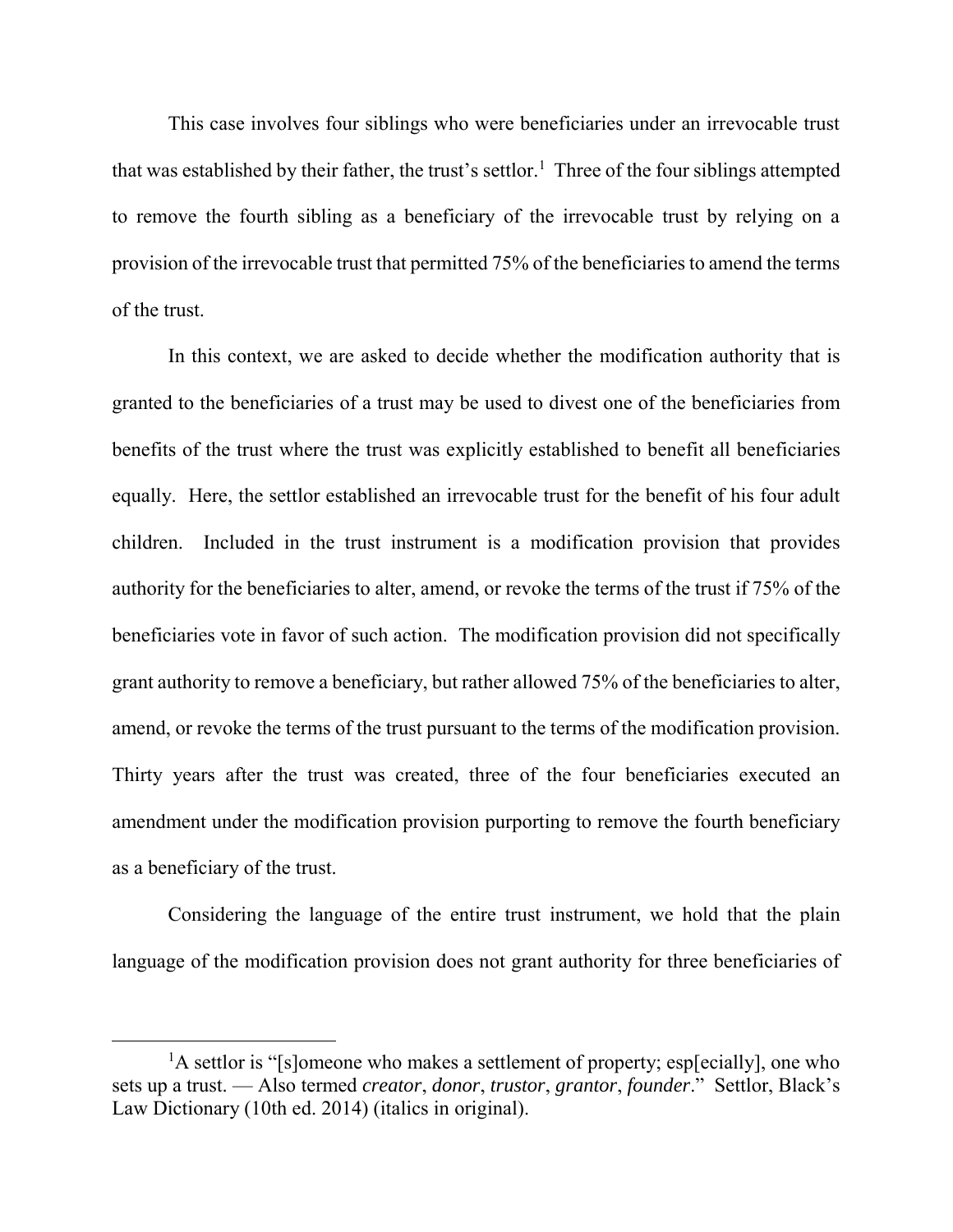the trust to remove the fourth beneficiary, and that the irrevocable trust clearly evinces the settlor's intent for the trust to benefit his four children—the four beneficiaries—equally. An interpretation of the trust instrument that would permit three of the settlor's children to divest the fourth would contravene the settlor's intent and be inconsistent with the plain language of the irrevocable trust. We conclude that the amendment at issue—in which three of the four beneficiaries purported to divest the fourth beneficiary—was impermissible under the terms of the irrevocable trust.

### **BACKGROUND**

 On September 16, 1983, James Vito ("Vito") established an irrevocable trust, entitled the "James B. Vito Family Trust" ("the irrevocable trust"), naming his four children, Michael Vito ("Michael"), Judith Vito Seal ("Judith"), John Timothy Vito ("Timothy"), and Candace Vito Grueff ("Candace") (together, "the beneficiaries"), as beneficiaries.<sup>2</sup> At the time, Vito owned a contract to purchase property improved by a building in Rochester, New York. The preamble of the irrevocable trust states that Vito intended to give the contract to purchase property to the trust as a gift "for the immediate benefit of [Vito's] children, namely, CANDACE VITO GRUEFF, JUDITH A. VITO, MICHAEL A. VITO, and JOHN T. VITO (hereinafter referred to as the 'Beneficial Owners' or 'Beneficiaries') of the fee interest in said property in which [Vito was] the owner of all buildings and improvements thereon[.]" The preamble further provides that Vito granted "all [Vito's] right, title and interest in and to the fee interest in said property .

 $\overline{a}$ 

<sup>2</sup>Due to the common surname, we refer to James Vito as "Vito" and to his wife and children by their first names.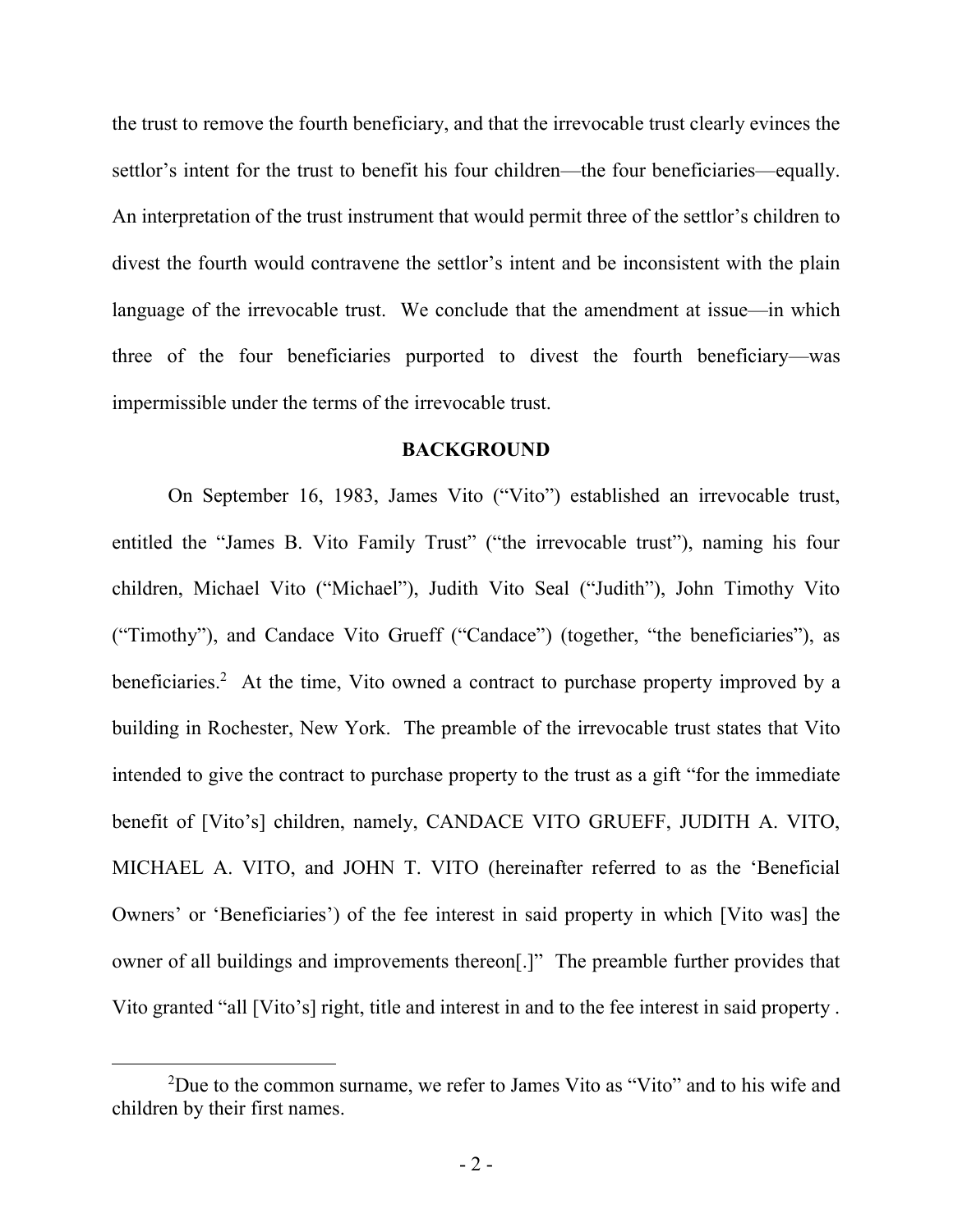. . in equal shares, for [Vito's] children, CANDACE VITO GRUEFF, JUDITH A. VITO,

MICHAEL A. VITO, and JOHN T. VITO," thereby establishing "a Trust Fund subject to the terms and conditions [therein] under which the Trustee agree[d] to hold said fund . . .

for the benefit of and in behalf of [Vito]'s said children[.]"

Following the preamble, the irrevocable trust sets forth fifteen individually

numbered items, including, in relevant part:

SECOND: The Settlor shall pay all transfer or recordation taxes and costs of settlement and title insurance on the purchase of the subject property and thereafter the Trustee shall hold the legal title to Trust Property subject to the Bill of Sale, Lease and Memorandum of Gift between the parties and shall collect and receive all payments coming due on account thereof, whether rents, dividends, interest and/or principal in behalf of and for the benefit of the beneficiaries and the Trustee shall pay out of sums collected on such assets, first out of income, and to the extent necessary from principal, all taxes and other proper charges of the administration thereof. In addition, the Trustee shall at least once each year distribute all the net income and any capital gains of the trust to the beneficial owners in the shares set forth in Item SIXTH below in such partial or periodic distributions as he deems appropriate within his discretion.

\* \* \*

FOURTH: This Trust shall terminate sixteen (16) years from the date hereof unless sooner terminated as hereinafter provided (unless the Settlor-Tenant exercises his option to renew the Lease for ten (10) years, in which case the term of the Trust shall also be extended). Upon the termination of this Trust, whether at the end of said sixteen (16) years or prior thereto (or after expiration of the option period) the Trust Estate then held by the Trustee shall be paid over, transferred and delivered to the beneficiaries in the shares set forth in Item SIXTH below, free of all Trusts.

\* \* \*

SIXTH: If at any time the assets comprising the Trust estate shall have been liquidated and all of the aforesaid assumed obligations or liens or encumbrances on the Trust property have been satisfied, the Trustee shall, after setting aside an amount which in his judgment will be sufficient to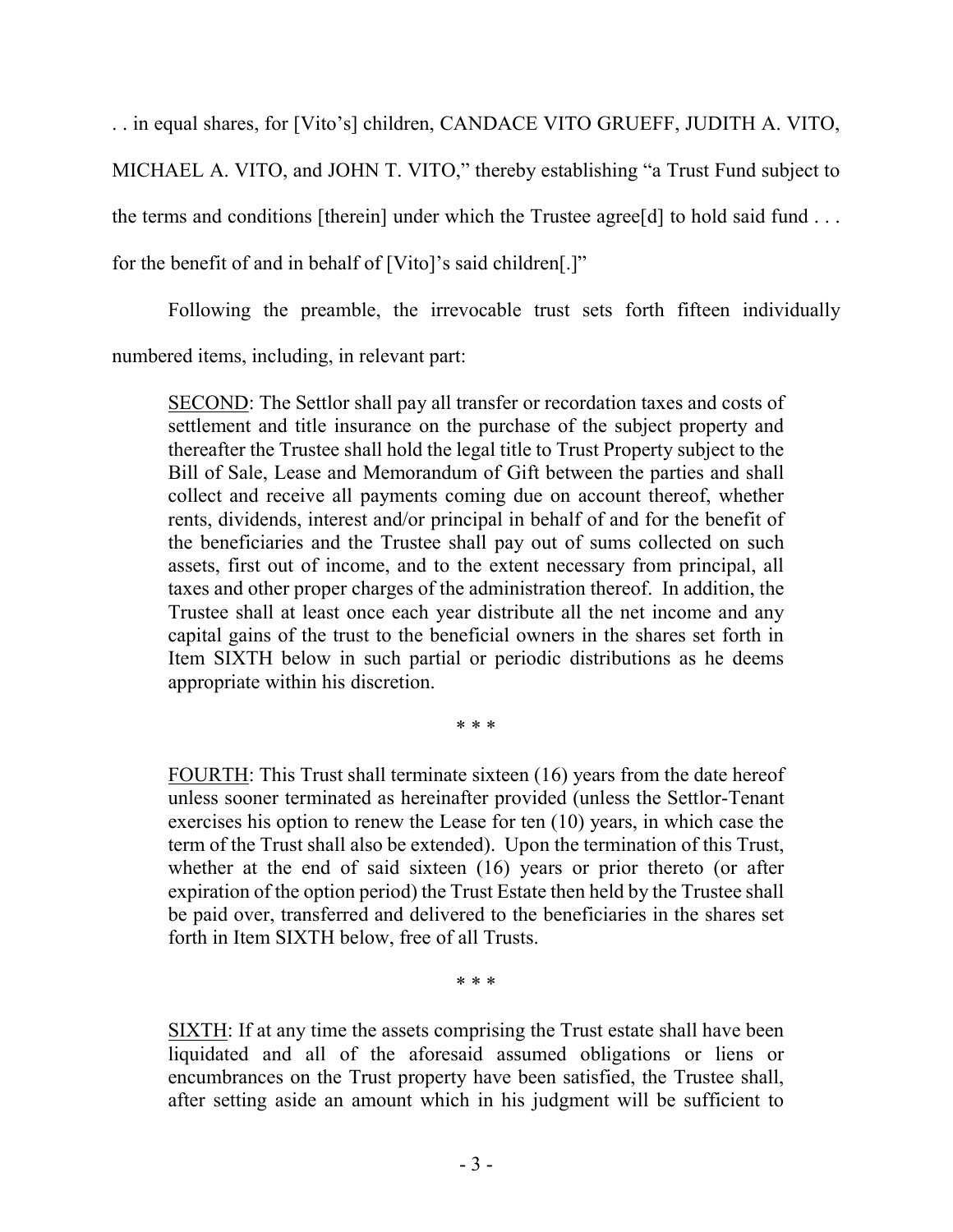provide for the payment of any taxes and/or costs of administration, pay over and distribute the remaining assets, exclusive of the reserve for taxes and/or costs, to the beneficiaries free of all Trust, in the shares listed below:

| <b>CANDACE VITO GRUEFF</b> | 25%            |
|----------------------------|----------------|
| JUDITH A. VITO             | 25%            |
| MICHAEL A. VITO            | 25%            |
| <b>JOHN T. VITO</b>        | 25%<br>$100\%$ |

\* \* \*

EIGHTH: In the event of the death of any of the issue of Settlor, prior to the termination of this Trust, the beneficial interest herein of such deceased person shall pass to his or her estate.

\* \* \*

TENTH: This Agreement may be revoked, altered or amended from time to time by an instrument in writing, signed by the holders of not less than seventy-five (75%) interest herein and delivered to the Trustee.

Prior to the amendment at issue in the instant case, the irrevocable trust had been amended four times, pursuant to the protocol set forth in Item Tenth requiring consent of 75% of the beneficiaries to alter, amend, or revoke the terms of the irrevocable trust. Specifically, in 1995, Judith, Michael, and Timothy first amended the irrevocable trust to appoint John F. Brennan, Esquire ("Brennan") as the successor to the original trustee, Paul Vito ("Amendment I"). In 1999, all of the beneficiaries—Judith, Michael, Timothy, and Candace—amended the irrevocable trust to extend its duration until Vito's death or December 31, 2019, whichever occurred first ("Amendment II"); pursuant to Item Fourth, the irrevocable trust was originally intended to expire after sixteen years. In 2003, all of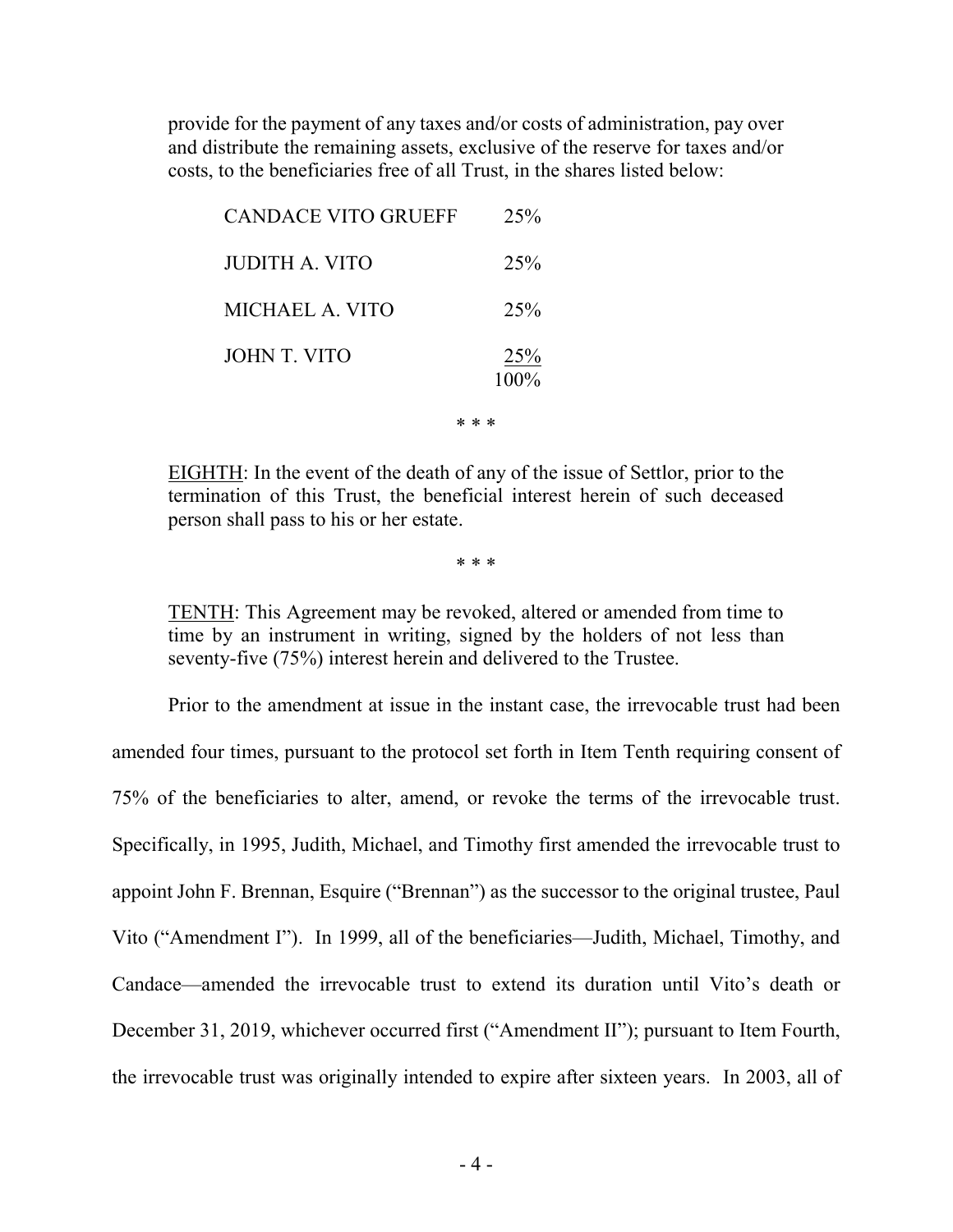the beneficiaries extended the trust termination date to December 31, 2024 ("Amendment III"). In Amendment III, the beneficiaries empowered the trustee to enter into certain indemnification agreements on behalf of the trust. In 2012, Judith, Michael, and Timothy amended the irrevocable trust to appoint Judith and Michael as successor trustees to Brennan ("Amendment IV").<sup>3</sup>

In the midst of the amendments, the beneficiaries became embroiled in litigation. In 1999, Vito created a separate, revocable trust ("the revocable trust"), identifying himself, his wife, Mary Vito ("Mary"), and Brennan as the trustees. The revocable trust was funded by Vito's commercial real estate holdings and other property. On December 15, 2004, Vito executed an amendment to the revocable trust restating its terms. The amended revocable trust established a residuary trust, separate from a marital trust, under which Vito's four children had an interest. In April 2011, Vito amended the revocable trust as the settlor, and Vito, Mary, and Brennan amended the revocable trust as trustees, specifying that Candace's 25% interest in an entity known as James Properties II, LLC would be reduced by a 10% interest that had been previously granted to Candace's son. Each of Judith, Timothy, and Michael retained a 25% interest in James Properties II, LLC. Candace subsequently filed a guardianship proceeding, alleging that Vito had dementia, that Michael and Judith had taken advantage of Vito, and that Michael and Judith had convinced Brennan to draft the amendment without informing Vito and Mary of its implications.<sup>4</sup> The parties settled the

 $\overline{a}$ 

<sup>&</sup>lt;sup>3</sup>Amendment IV was the fourth amendment to the irrevocable trust, but was erroneously entitled "Amendment III."

<sup>4</sup>Michael and Judith do not concede that Vito was incompetent as a result of dementia. Vito was never declared incompetent by a court.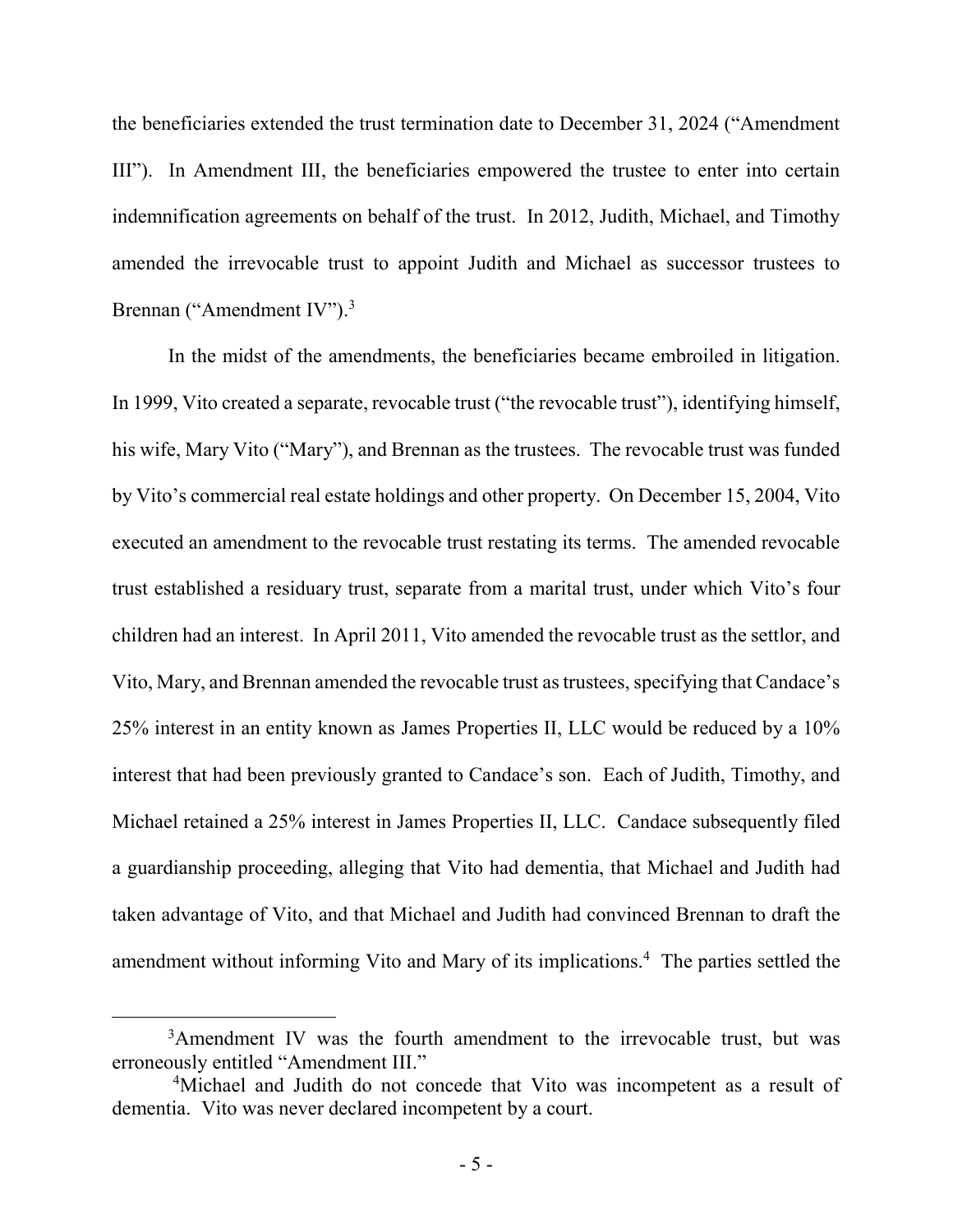guardianship matter with the appointment of Paul H. Ethridge, Esquire ("Ethridge") and Mary as co-guardians of Vito's property.

On August 9, 2013, with respect to both the irrevocable trust and the revocable trust, Candace, Respondent, filed in the Circuit Court for Montgomery County ("the circuit court") a "Complaint to Remove Trustees, For Breach of Fiduciary Duty, to Appoint Successor Trustees, For Negligence, For Monies Had and Received, To Set Aside Improper Conveyances and For an Accounting and Other Relief, Including Money Damages" against Mary in her capacity as a co-guardian of Vito's property, Ethridge in his capacity as a coguardian of Vito's property, Michael, Judith, Timothy, Brennan, and MFV Annuity Fund, LLC.In the complaint, Candace alleged that Michael and Judith, Petitioners, were misallocating funds from both trusts. Candace requested that the circuit court remove Michael and Judith as trustees of the irrevocable trust and appoint a successor trustee. Candace also sought, among other things, to require Michael and Judith to provide a full accounting of any funds taken from the trusts.

On October 21, 2013, subsequent to the filing of Candace's complaint, pursuant to the modification provision of the irrevocable trust—Item Tenth—Judith, Michael, and Timothy executed the amendment to the irrevocable trust purporting to remove Candace as a beneficiary under the irrevocable trust.This was the fifth amendment ("Amendment V") to the irrevocable trust, which provides:

Pursuant to Article [(Item)] Tenth<sup>[5]</sup> of the JAMES B. VITO FAMILY TRUST, dated September 16, 1983, as amended by Amendment I to the

 $\overline{a}$ 

<sup>&</sup>lt;sup>5</sup>The parties refer to Item Tenth, as well as other provisions of the irrevocable trust, as both "Item" and "Article." For consistency, we refer to a trust provision as an "Item."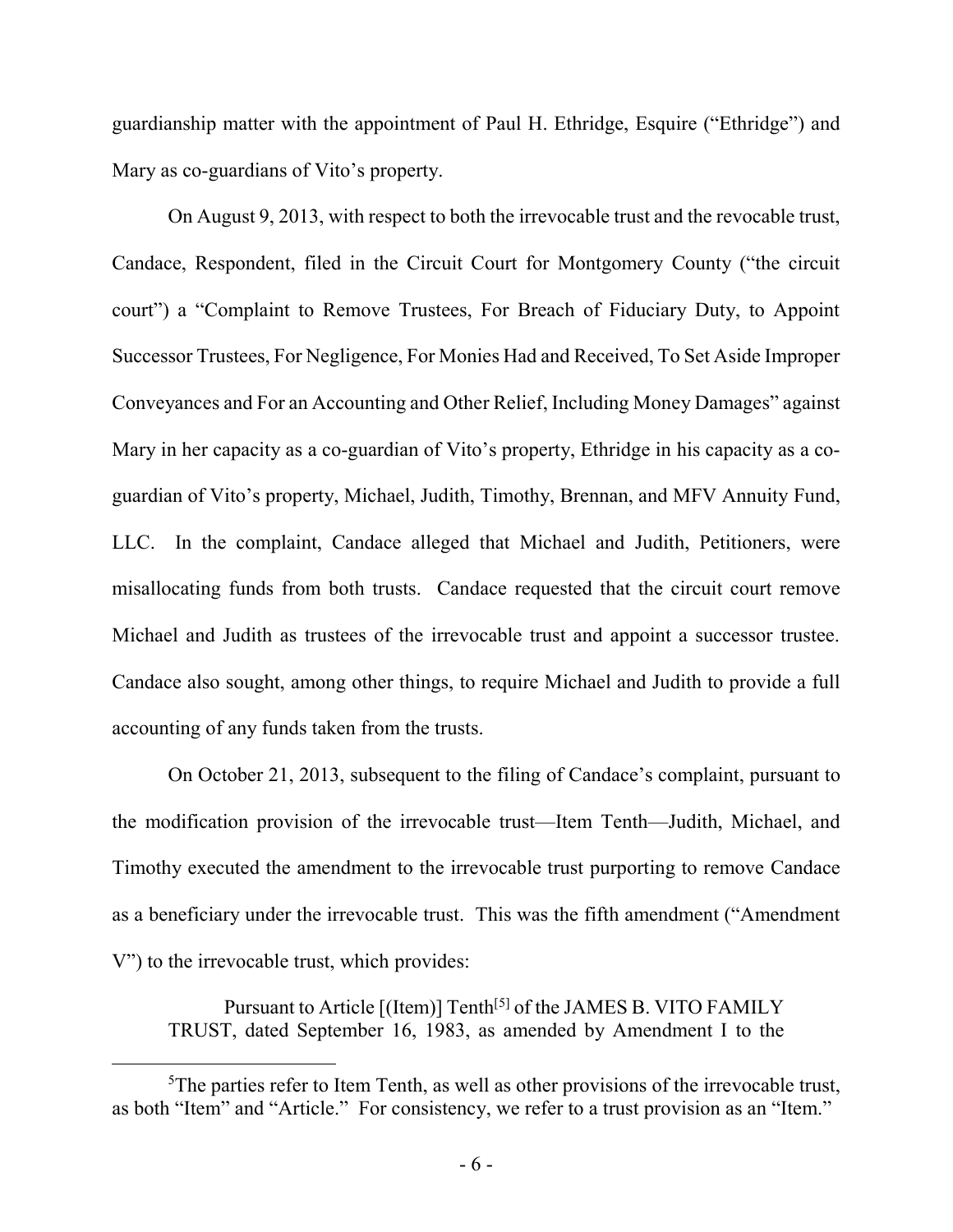James B. Vito Family Trust dated March 8, 1995, and as further amended by Amendment II to the James B. Vito Family Trust dated September 1, 1999, Amendment III to the James B. Vito Family Trust dated June 16, 2003, and a fourth amendment incorrectly identified as Amendment III to the James B. Vito Family Trust dated May 21, 2012 (collectively, the "Trust"), the undersigned, being seventy-five percent (75%) of the beneficial owners of the Trust, hereby amend the Trust as follows:

1. [Item] Sixth is hereby deleted in its entirety and replaced as follows:

SIXTH: If at any time the assets comprising the Trust estate shall have been liquidated and all of the aforesaid assumed obligations or liens or encumbrances on the Trust property have been satisfied, the Trustee shall, after setting aside an amount which in his judgment will be sufficient to provide for the payment of any taxes and/or costs of administration, pay over and distribute the remaining assets, exclusive of the reserve for taxes and/or costs, to the beneficiaries free of all Trust, in the shares listed below:

| <b>JUDITH VITO SEAL</b> | 33 1/3% |
|-------------------------|---------|
| MICHAEL A. VITO         | 33 1/3% |
| JOHN T. VITO            | 33 1/3% |

All other terms and conditions of the Trust shall remain unchanged and continue in full force and effect.

This Amendment may be executed in counterparts, each of which, when so executed, will be deemed an original, and all of which, taken together, shall constitute one instrument.

Less than two weeks later, on November 1, 2013, Judith and Michael filed in the circuit court a "Motion to Dismiss and/or For Summary Judgment" as to Counts I and V, which pertained to removal of Michael and Judith as trustees of the irrevocable trust and the request for an accounting of their dealings with regard to the irrevocable trust. In the motion, Michael and Judith claimed that Candace lacked standing to challenge their appointment as trustees because she was no longer a beneficiary of the irrevocable trust,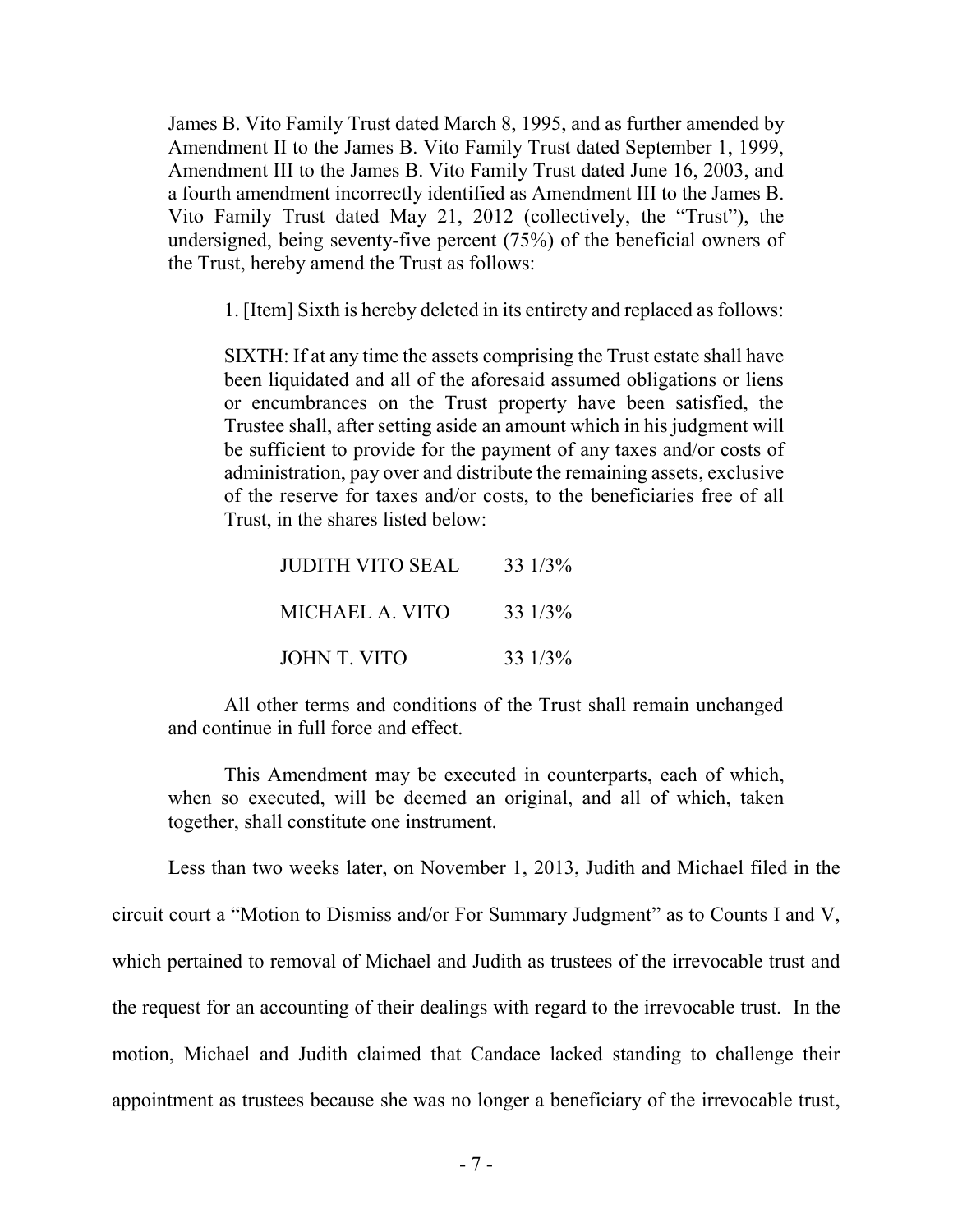contending:

Finally, pursuant to Amendment V to the James B. Vito Family Trust ("Amendment"), attached hereto as **Exhibit 1**, [Candace] is no longer a beneficiary, income or otherwise, of the [irrevocable] Trust. The Amendment amended [Item] Sixth of the Family Trust, which controls the disbursement of current income and proceeds upon the termination of the [irrevocable] Trust. Although when suit was filed, [Candace] was an income beneficiary and a one-fourth (1/4) remainder beneficiary, on October 21, 2013, pursuant to [Item] Tenth of the [irrevocable] Trust, three-fourths (3/4) of the beneficial owners agreed to modify [Item] Sixth, replacing it with a new [Item] Sixth. [Candace] is not an income beneficiary under the new [Item] Sixth as of October 21, 2013. Thus, since she is no longer a current income beneficiary of the [irrevocable] Trust nor a residual beneficiary, she lacks standing to bring her request for removal of Michael and Judith as Trustees.

(Bolding in original). Similarly, Michael and Judith argued that Candace lacked standing to request an accounting of any transaction involving the irrevocable trust that occurred after October 21, 2013, the date on which Amendment V was executed. In addition to the motion to dismiss and/or for summary judgment that Michael and Judith filed, there were two other motions to dismiss Candace's complaint filed: one by Timothy and MFV Annuity Fund, LLC, and a second by Mary and Brennan.

On December 19, 2013, the circuit court conducted a hearing on the motions. On January 27, 2014, the circuit court issued an opinion and order granting all of the motions to dismiss, including Michael's and Judith's motion to dismiss and/or for summary judgment. In ruling on Michael's and Judith's motion, the circuit court found that Candace lacked standing to bring her claims. Specifically, the circuit court concluded that Item Tenth could be used to remove a beneficiary from the irrevocable trust; thus, by virtue of Amendment V, Candace was no longer a beneficiary with standing to seek removal of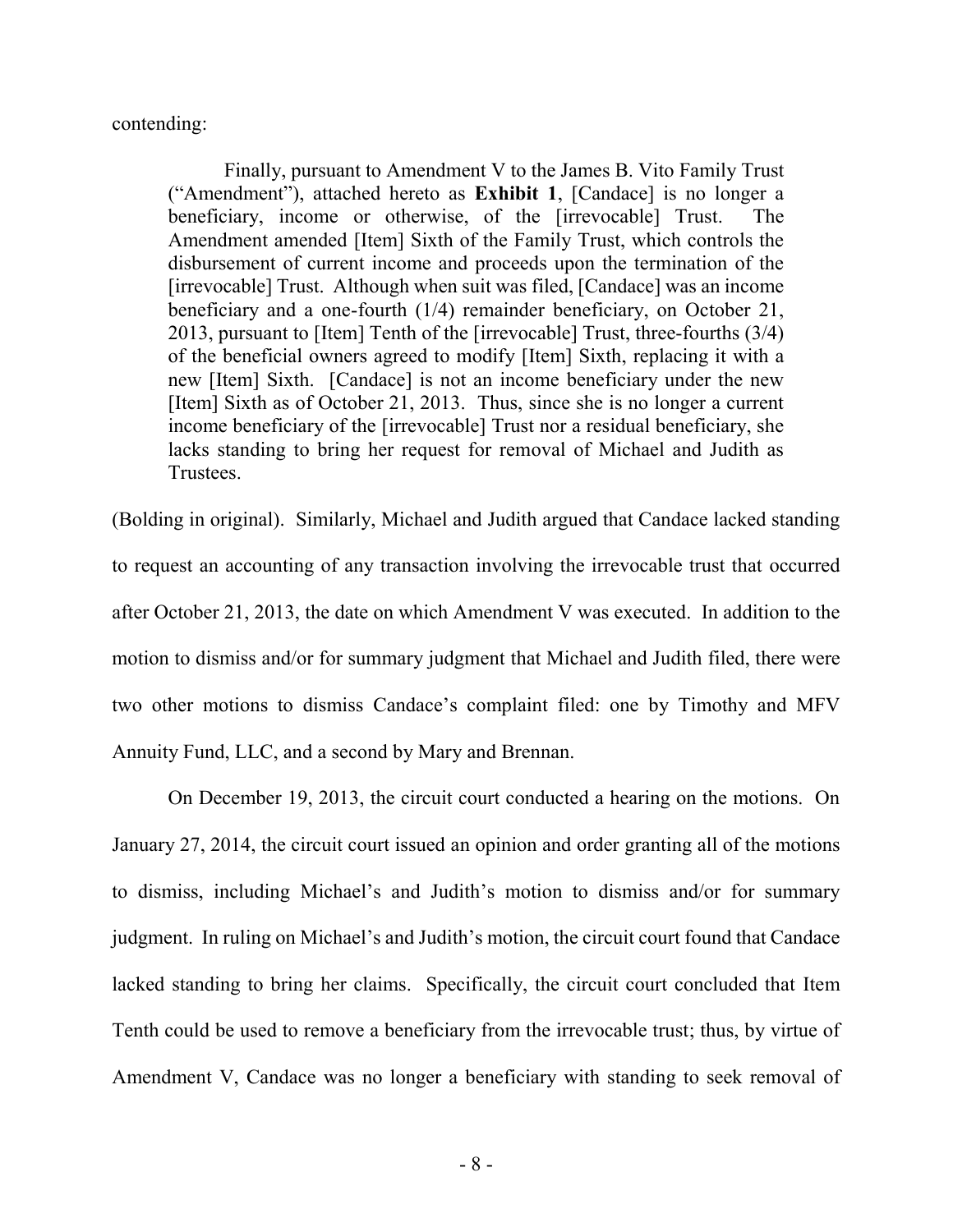Michael and Judith as trustees of the irrevocable trust, and to seek an accounting for transactions that occurred after October 21, 2013. The circuit court also found Item Tenth "to be a valid and enforceable contractual provision."

On February 5, 2014, Candace filed a motion to alter or amend the circuit court's judgment. On May 8, 2014, the circuit court held a hearing on the motion to alter or amend. During the hearing, the circuit court clarified that its order granting Michael's and Judith's motion to dismiss and/or for summary judgment was partial. On the same day as the hearing, the circuit court issued an Order Amending Opinion and Order docketed on January 29, 2014, in which the circuit court explained "that only partial summary judgment has been entered in favor of the defendants, Michael [] and Judith [], on Count V of [Candace]'s complaint, and [Candace]'s claim for an accounting for the period of time up to October 21, 2013, shall remain pending." On November 3, 2014, the parties filed a line of dismissal, asking that the remaining pending counts of the complaint be dismissed with prejudice. Two days later, on November 5, 2014, Vito died.

On November 7, 2014, Candace noted an appeal to the Court of Special Appeals. On August 31, 2016, in a reported opinion, the Court of Special Appeals reversed, in part, the circuit court's judgment, by reversing the dismissal of Counts I and V, which pertained to removal of Michael and Judith as trustees of the irrevocable trust and the request for an accounting of their dealings with regard to the irrevocable trust, and otherwise affirmed the circuit court's judgment. See Grueff v. Vito, 229 Md. App. 353, 385, 145 A.3d 86, 104 (2016). The Court of Special Appeals held "that a broadly worded power to amend in an irrevocable trust instrument cannot be used by a majority of beneficiaries to divest a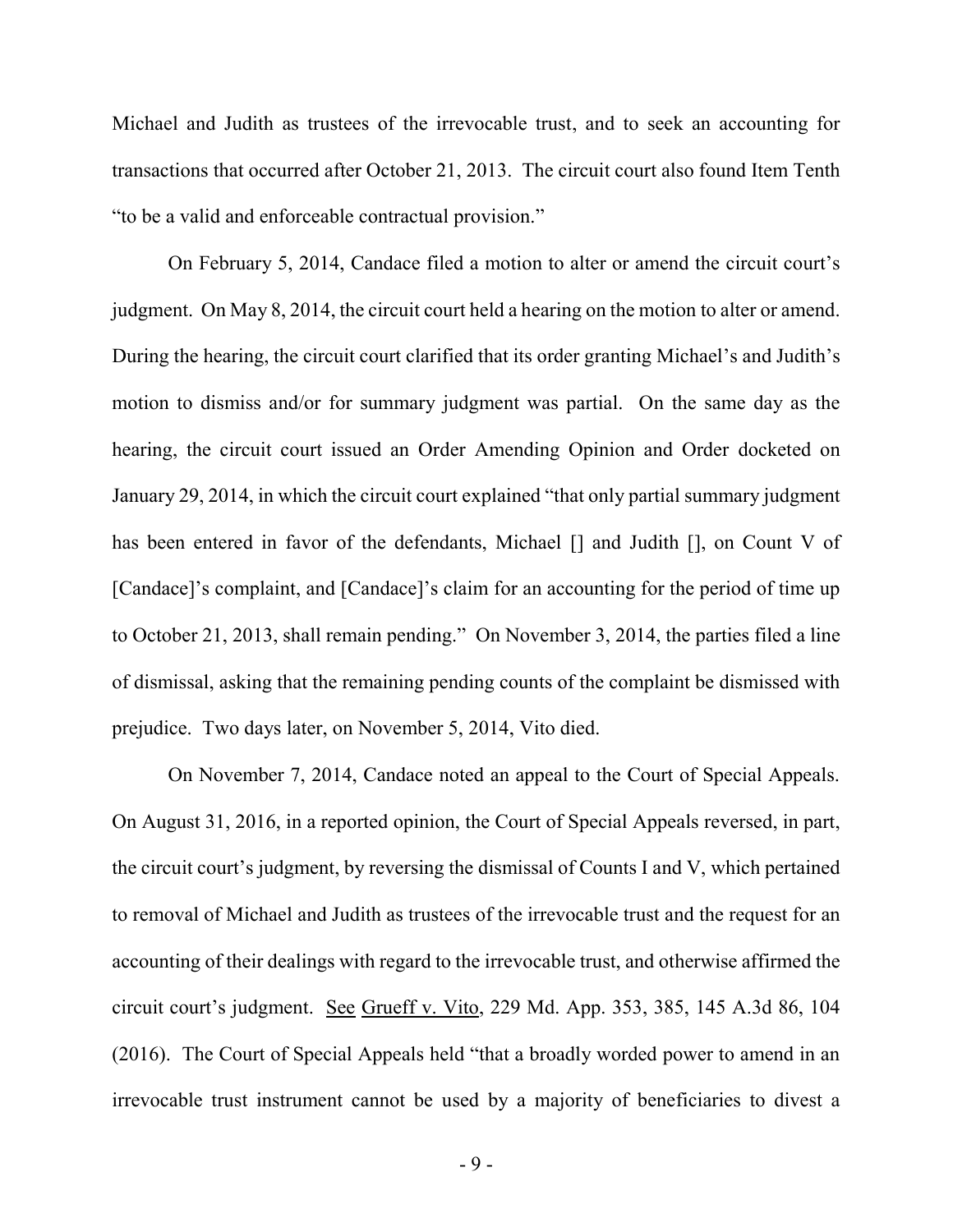minority beneficiary of her interest in the trust when doing so would be contrary to the settlor's intent in creating the trust." Id. at 356, 145 A.3d at 87. Specifically, the Court of Special Appeals observed that interpreting the irrevocable trust to allow three of four siblings to divest the fourth would contravene Vito's clearly stated intent, which was to benefit his four children equally. See id. at 373, 145 A.3d at 98. The Court of Special Appeals stated: "When the [irrevocable] trust instrument is considered as a whole, a reading of [the 75% rule] to allow the holders of a 75% interest, *i.e*., three children, to divest the holder of the remaining 25% interest, *i.e.*, one child, of that interest is inconsistent with [Vito]'s clear intention to benefit all four of his children, and to do so equally." Id. at 373, 145 A.3d at 98. Thus, the Court of Special Appeals reversed the circuit court's judgment as to Counts I and V with respect to Michael and Judith. See id. at 385, 145 A.3d at 104.

On October 14, 2016, Michael and Judith filed in this Court a petition for a writ of *certiorari*, posing the following question:

Whether the [Court of Special Appeals] erred in reversing the Circuit Court and ignored the intent of the settlor, as expressed in the plain and unambiguous language of the Trust instrument, by holding an amendment clause cannot be used to modify the beneficiary section of the Trust, even though the amendment complied with the plain language of the amendment clause?

On December 2, 2016, we granted the petition. See Vito v. Grueff, 450 Md. 664, 150 A.3d 819 (2016).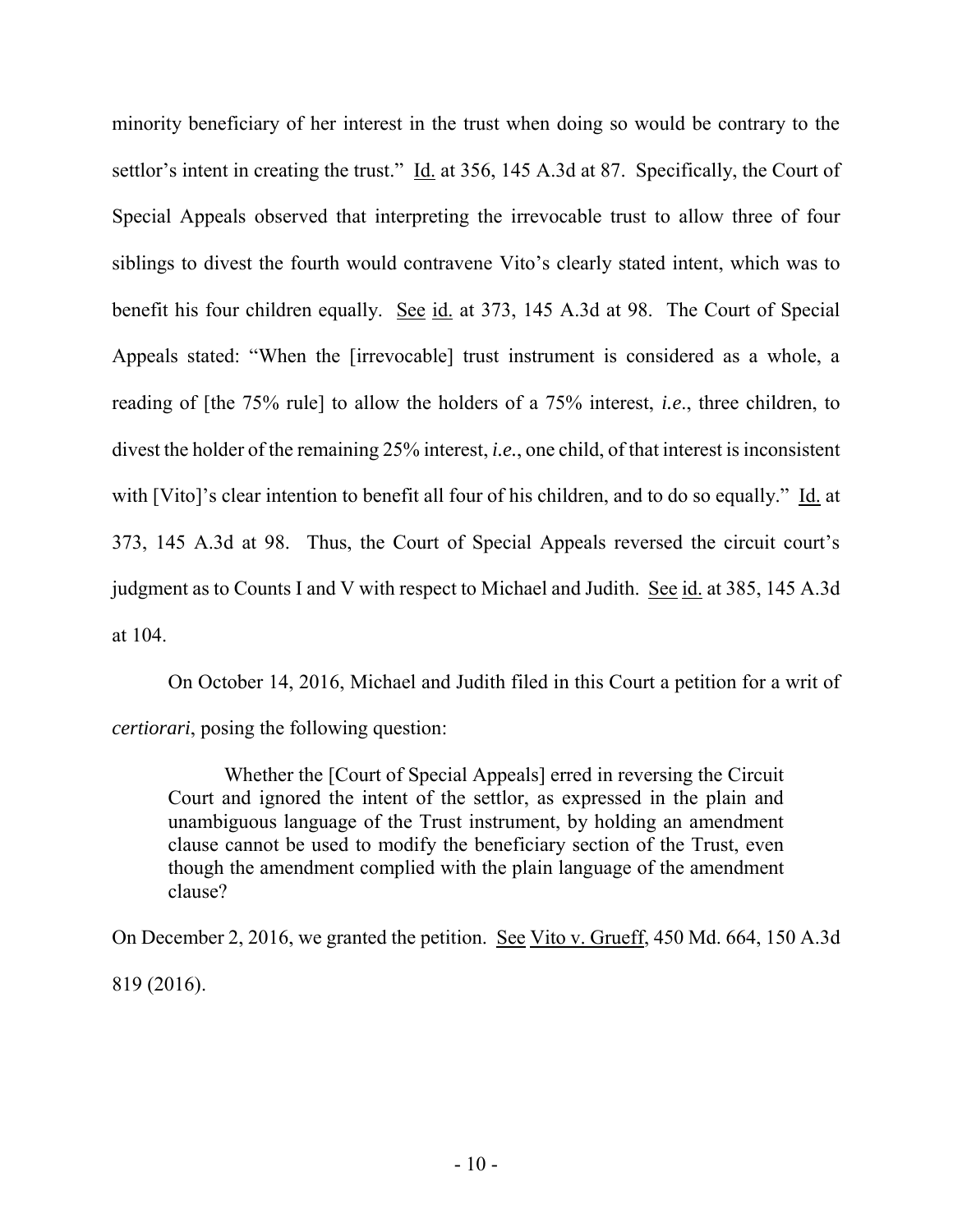#### **DISCUSSION**

#### **The Parties' Contentions**

Michael and Judith contend that the Court of Special Appeals's decision, reversing the judgment of the circuit court as to Counts I and V, was not based on established Maryland law, but rather was fashioned to avoid an "undesirable result"—the divestment of Candace. Michael and Judith argue that the Court of Special Appeals failed to give the language of Item Tenth its plain meaning, which, in their view, grants the beneficiaries broad discretion to modify the irrevocable trust, including the authority to divest a beneficiary. Relying on principles of contract interpretation, Michael and Judith assert that the Court of Special Appeals was prohibited from considering provisions outside of Item Tenth unless the Court determined that the language of Item Tenth was ambiguous. Michael and Judith maintain that, in rejecting the use of the 75% rule to amend Item Sixth, the Court of Special Appeals substituted its judgment for Vito's clearly stated intent.

Candace responds that the Court of Special Appeals correctly determined that Michael's and Judith's interpretation of Item Tenth contravened Vito's intent, which was to have the irrevocable trust benefit his four children equally.Candace contends that the Court of Special Appeals properly considered the language of the irrevocable trust in its entirety in determining the scope of Item Tenth. According to Candace, language throughout the irrevocable trust demonstrates that Vito intended the irrevocable trust to benefit all four children and, thus, any amendment divesting one child would contravene that intent.Candace argues that Amendment V violates well-established Maryland law regarding testamentary power of appointment, which prohibits beneficiaries from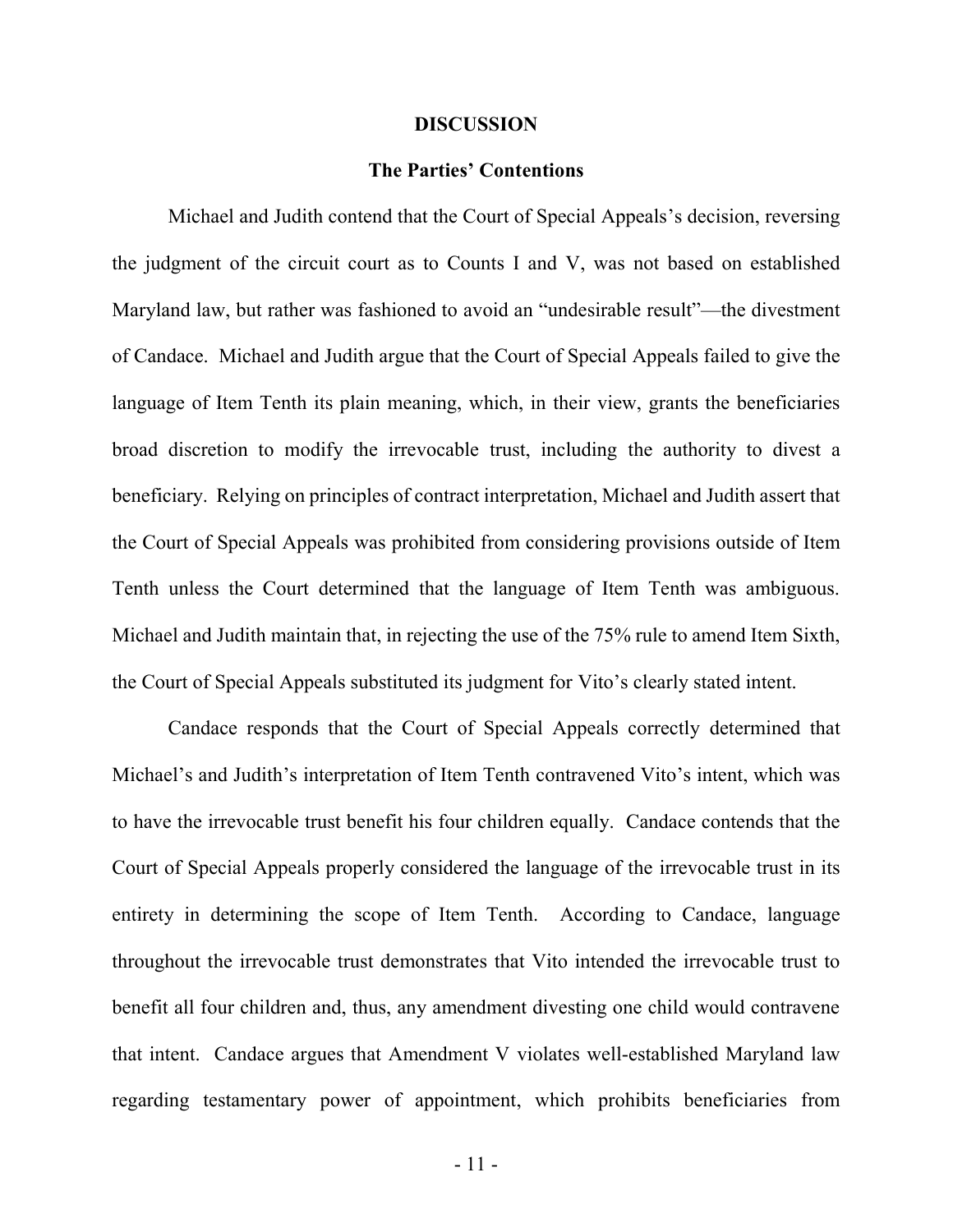unilaterally taking a greater share of trust property for themselves.

In reply, Michael and Judith contend that Vito's intent, as expressed in the irrevocable trust, comports with their interpretation of Item Tenth.Michael and Judith argue that, considering the irrevocable trust as a whole, nothing contained therein contradicts the validity of the divestment of Candace under Item Tenth. Michael and Judith assert that Item Tenth provides for broad amendment authority that is to be exercised by 75% of the beneficiaries.Michael and Judith maintain that any amendment to the irrevocable trust, including the first four amendments, would alter its original intent. Michael and Judith contend that Candace's objection to their use of Item Tenth stems from the circumstance that the modification achieves an obviously undesirable result for her, rather than from any legal shortcoming of the amendment.

### **Standard of Review**

We treat the circuit court's grant of the motion to dismiss and/or for summary judgment as a motion for summary judgment, as the circuit court considered materials outside of the pleadings—namely, the irrevocable trust and Amendment V. See Anne Arundel Cty. v. Bell, 442 Md. 539, 552, 113 A.3d 639, 647 (2015) ("We will treat the Circuit Court's grant of the County's motions to dismiss as a grant of summary judgment because the trial court considered materials (specifically, affidavits) outside the complaints (i.e., the complaints and documents attached thereto)." (Citations omitted)). We review all questions of law, including whether summary judgment was properly granted, without deference. See id. at 552, 113 A.3d at 647; see also Toms v. Calvary Assembly of God,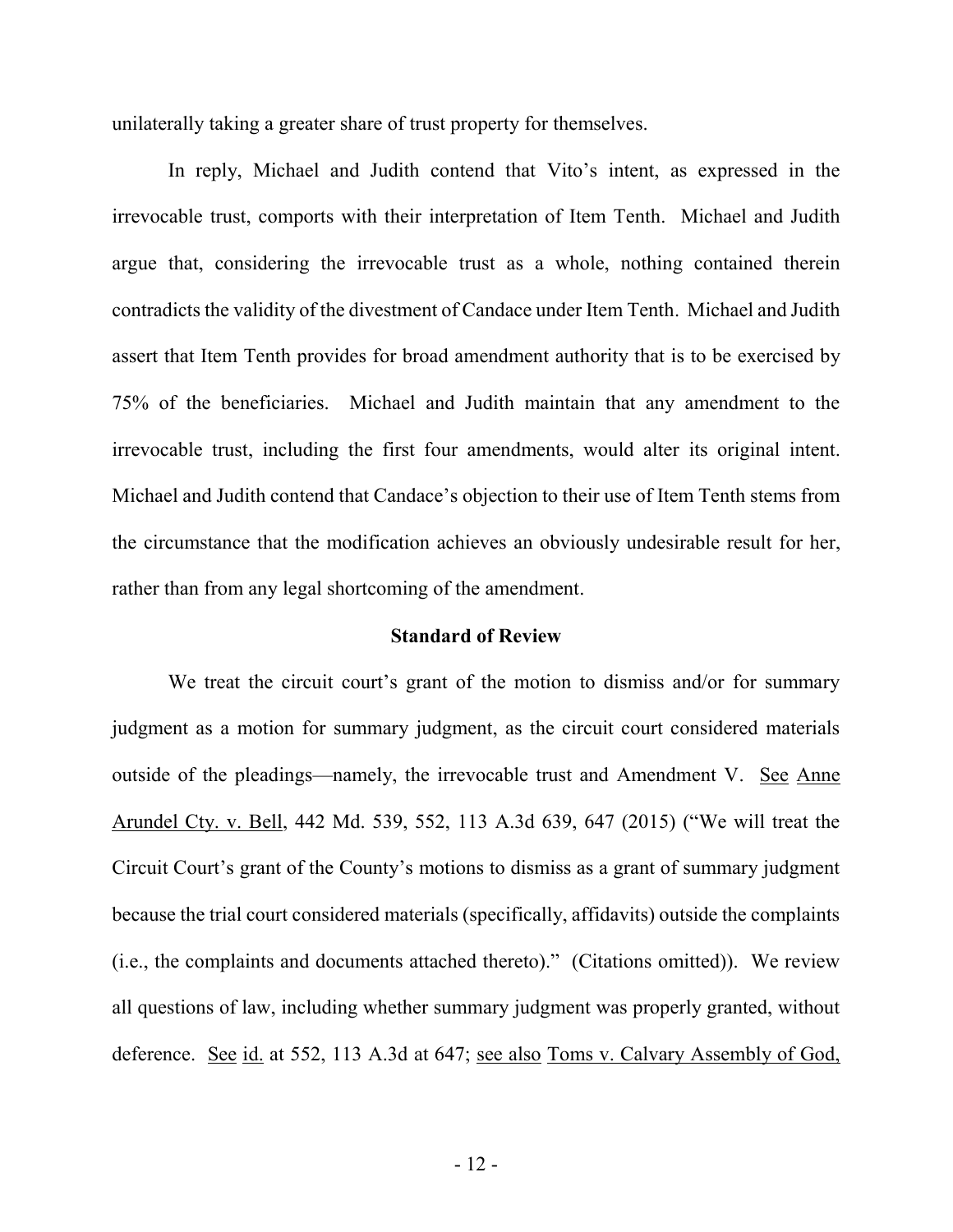Inc., 446 Md. 543, 551, 132 A.3d 866, 870-71 (2016) ("As with all questions of law, we review this matter *de novo*." (Citations and internal quotation marks omitted)).

## **Relevant Law**

"The creation of a trust is a means of providing benefits for another, sometimes for a consideration but more generally as a donative transfer. . . . The intent to create a trust must be definite and particular." Amy Morris Hess et al., Bogert's Trusts and Trustees ("Bogert's")  $\S$  46 (2016) (footnote omitted). At common law, there is a presumption that beneficiaries do not possess the power to modify a trust. See Bogert's § 992 ("Although a beneficiary may be expressly granted the power to amend the trust, at common law, neither some nor all of the beneficiaries have an implied power to modify the trust." (Footnotes omitted)). A settlor may, however, affirmatively grant a beneficiary the power to amend the trust. See id. Similarly, a trustee may not unilaterally amend a trust without the consent of the beneficiaries, except as expressly provided in the trust instrument. See From the Heart Church Ministries, Inc. v. African Methodist Episcopal Zion Church, 370 Md. 152, 184, 803 A.2d 548, 568 (2002) ("Once established, a trust may be modified without the beneficiaries' consent, but only if the power to do so is reserved. If no such right has been reserved, then the beneficiaries' consent is required before the trust may be modified." (Citation omitted)); Shriners Hosps. for Crippled Children v. Md. Nat'l Bank, 270 Md. 564, 581, 312 A.2d 546, 555 (1973) ("[T]rustees cannot alter the interests of the beneficiaries without their consent[.]" (Citation omitted)).

Conversely, courts may amend a trust if doing so would best effectuate the settlor's intent: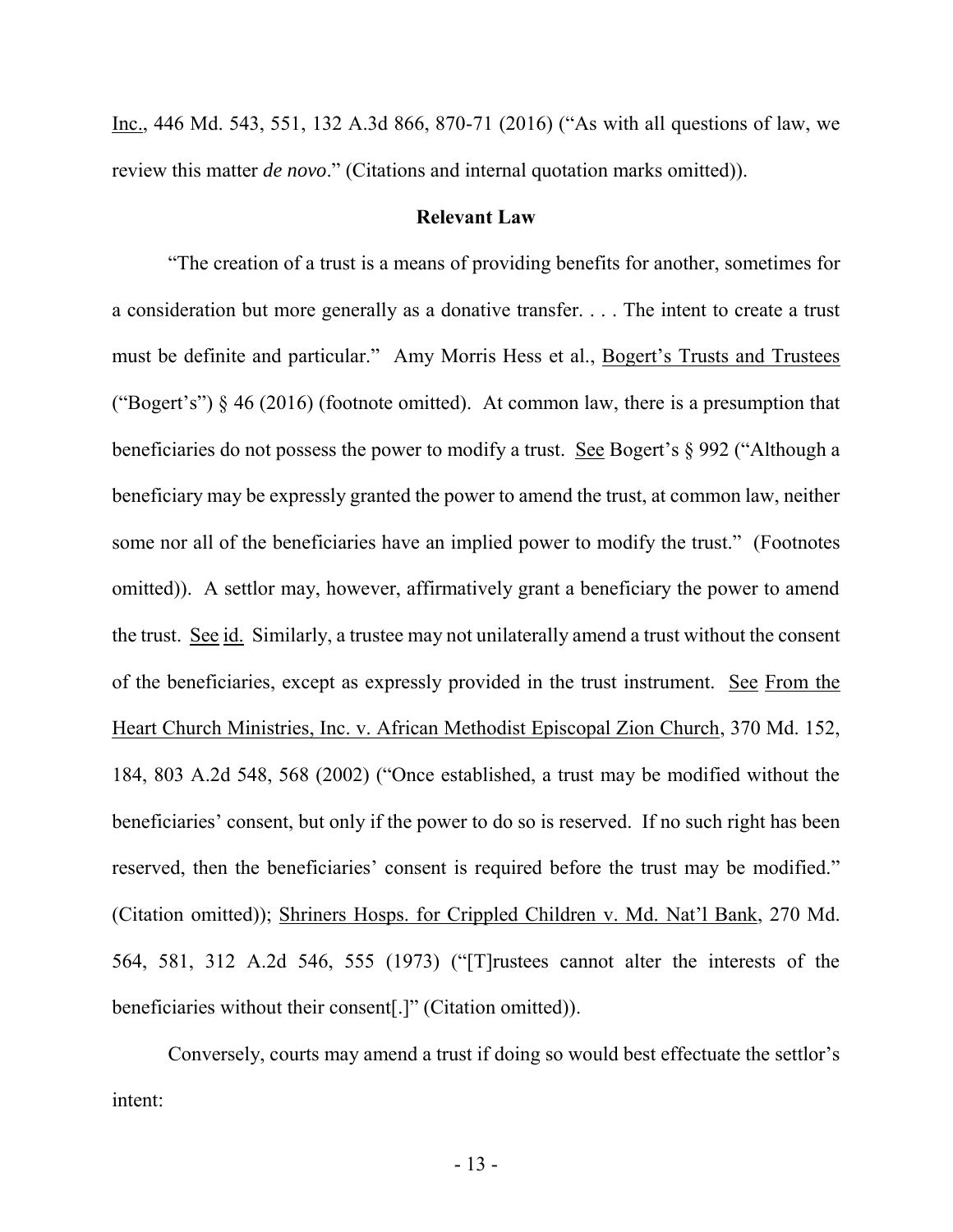Courts . . . have the inherent power to modify a trust so long as that authority is exercised with caution and not employed merely as a tool or device to enable beneficiaries to receive a greater income or use of trust property than was intended by the settlor. Before a court utilizes the inherent power of modification, it must first be satisfied that facts and circumstances exist that could not have been foreseen by the testator and that as a result of that lack of foresight, the beneficiary will suffer loss.

Probasco v. Clark, 58 Md. App. 683, 687-88, 474 A.2d 221, 223 (1984) (citations omitted); see also Shriners Hosps., 270 Md. at 581, 312 A.2d at 555 ("[A] trust instrument may be reformed by the court to correct a mistake in the exercise of an equity court's inherent power." (Citations omitted)); Md. Code Ann., Est. & Trusts (1974, 2011 Repl. Vol., 2014 Supp.) ("ET") § 14.5-413 ("The court may reform the terms of a trust, even if unambiguous, to conform the terms to the intention of the settlor if it is proved by clear and convincing evidence that both the intent of the settlor and the terms of the trust were affected by a mistake of fact or law, whether in expression or inducement."). <sup>6</sup> "This power of the court to modify does not extend to altering the dispositive provisions by introducing new beneficiaries, or removing old ones, or changing the shares of the beneficiaries." Bogert's § 994 (footnote omitted).

When interpreting a trust, "[o]ne of the fundamental rules of construction is that the intention of the [settlor] must govern if consistent with the rules of law, and this intention

 $\overline{a}$ <sup>6</sup>In 2014, the General Assembly enacted the Maryland Trust Act ("the Trust Act"), which took effect on January 1, 2015. 2014 Md. Laws 3876, 3969 (Vol. V, Ch. 585, H.B. 83). The provisions of the Trust Act "appl[y] to all trusts created before, on, or after January 1, 2015.]" ET § 14.5-1006(a)(1). The Trust Act "do[es] not apply to judicial proceedings concerning trusts commenced before January 1, 2015[.]" ET § 14.5- 1006(a)(3). However, "a rule of construction or presumption provided in [the Trust Act] applies to trust instruments executed before January 1, 2015, unless there is a clear indication of a contrary intent in the terms of the trust[.]" ET  $\S$  14.5-1006(a)(4).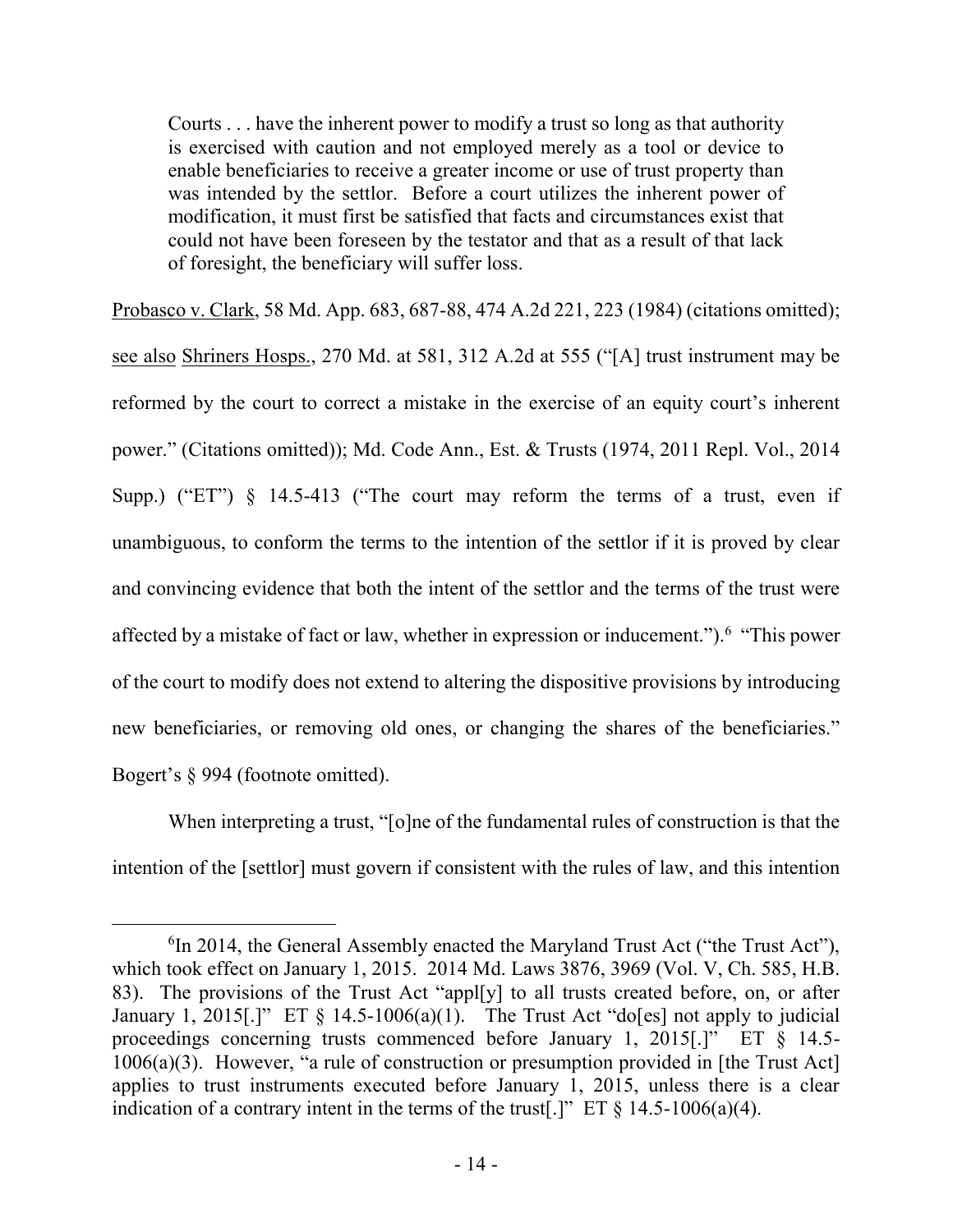must be gathered from the entire instrument." Sands v. Church of Ascension and Prince of Peace, 181 Md. 536, 541, 30 A.2d 771, 774 (1943). Courts generally employ the following methodology to ascertain the intent of the settlor:

The process of construction of trust provisions is the same as that used in the construction of wills, and essentially involves three steps. The premise is that the intent of the settlor or testator controls. That intent is first sought by careful examination of the language of the trust clause in question, giving the words in that clause their ordinary meanings. If the question cannot be resolved by reference to the clause alone, the court will examine the entire trust instrument to determine the settlor's intent and purposes; where necessary they apply statutory or court rules of construction or presumptions. The third step becomes necessary when the intent or meaning of the settlor or testator cannot be determined by reference to the provisions of the trust instrument itself, for example, if the language is ambiguous. Then, the court admits extrinsic evidence to assist it in determining the meaning and effect of the particular clause.

Bogert's § 182 (footnotes omitted). Because the rules of construction for trusts are the same as those for wills, we find this Court's case law interpreting wills to be instructive.

 As with the interpretation of trusts, "[w]hen construing a will, the paramount concern of the court is to ascertain and effectuate the testator's expressed intent." Friedman v. Hannan, 412 Md. 328, 339, 987 A.2d 60, 67 (2010) (citation and internal quotation marks omitted). Indeed, we have explained that effect must be given to the express meaning of the testator's words, rather than what the court might presume the intent of the testator to be. See Banghart v. Vieweg, 261 Md. 214, 220-21, 274 A.2d 333, 336 (1971) ("(A)rguments based upon the supposed or known wishes of a testator in respect to the disposition of his [or her] property are not to be considered, unless such wishes are expressed in his [or her] will." (First alternation in original) (citation and internal quotation marks omitted)). Furthermore, extrinsic evidence is inadmissible unless it clarifies an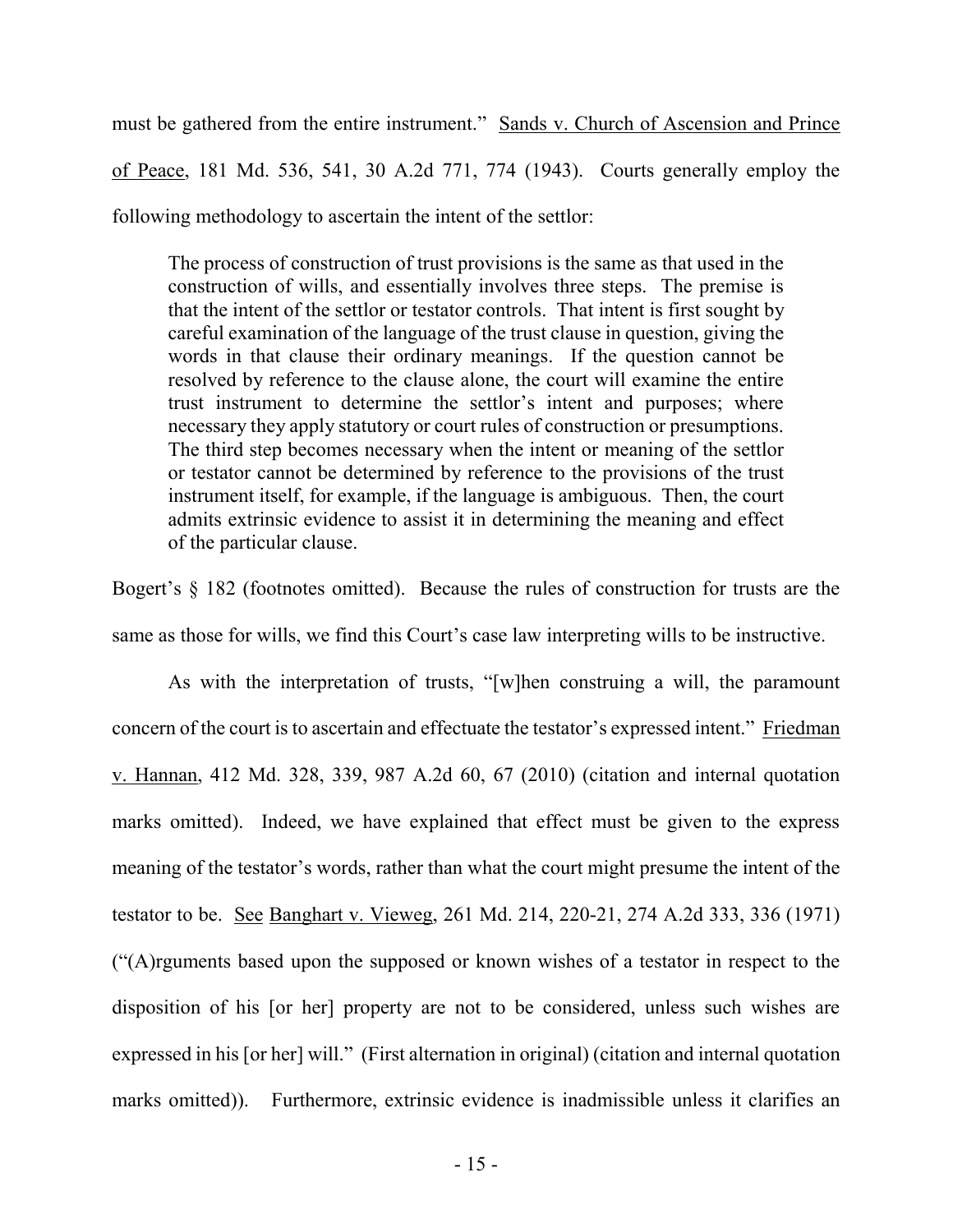ambiguous testamentary intent:

As far back as Walston v. White, 5 Md. 297 (1853), Chief Judge Le Grand said for our predecessors:

'The rule is this: where the language of the testator is plain and unambiguous such language must govern, and therefore extrinsic evidence is inadmissible to show that he [or she] meant something different from what his [or her] language imports; but any evidence is admissible, which, in its nature and effect, simply explains what the testator has written; 'in other words, the question in expounding a will is not (-W)hat the testator meant? as distinguished from (-W)hat his [or her] words express(?) but simply (-W)hat is the meaning of his [or her] words?

. . .

In Hebden v. Keim, 196 Md. 45, 75 A.2d 126 (1950), Judge Delaplaine said for the Court:

'We recognize, of course, that the Court, in construing a will, is governed, not by what the Court may think the testator wanted to say, but by what his [or her] words actually meant, because his [or her] words were designed to express his [or her] intention. The expressions in a will must be interpreted in their ordinary and grammatical sense; and if the language is plain and unambiguous, the Court cannot give it a different meaning in order to give effect to a mere conjecture as to the testator's intention.'

Banghart, 261 Md. at 218-19, 274 A.2d at 335 (some alterations in original) (some citations

omitted). Where provisions of the same will appear to contradict one another, the Court of Special Appeals has concluded that "the provision which most nearly appears to be in accord with the testator's wishes should prevail." Bell v. Forti, 85 Md. App. 345, 352, 584 A.2d 77, 80 (1991) (citation omitted). Accordingly, "a specific will provision should prevail over or modify a general provision" and "[t]he testator's general intention prevails over minor discrepancies, omissions, or contradictions in the will." Id. at 352, 584 A.2d at 81 (citations omitted).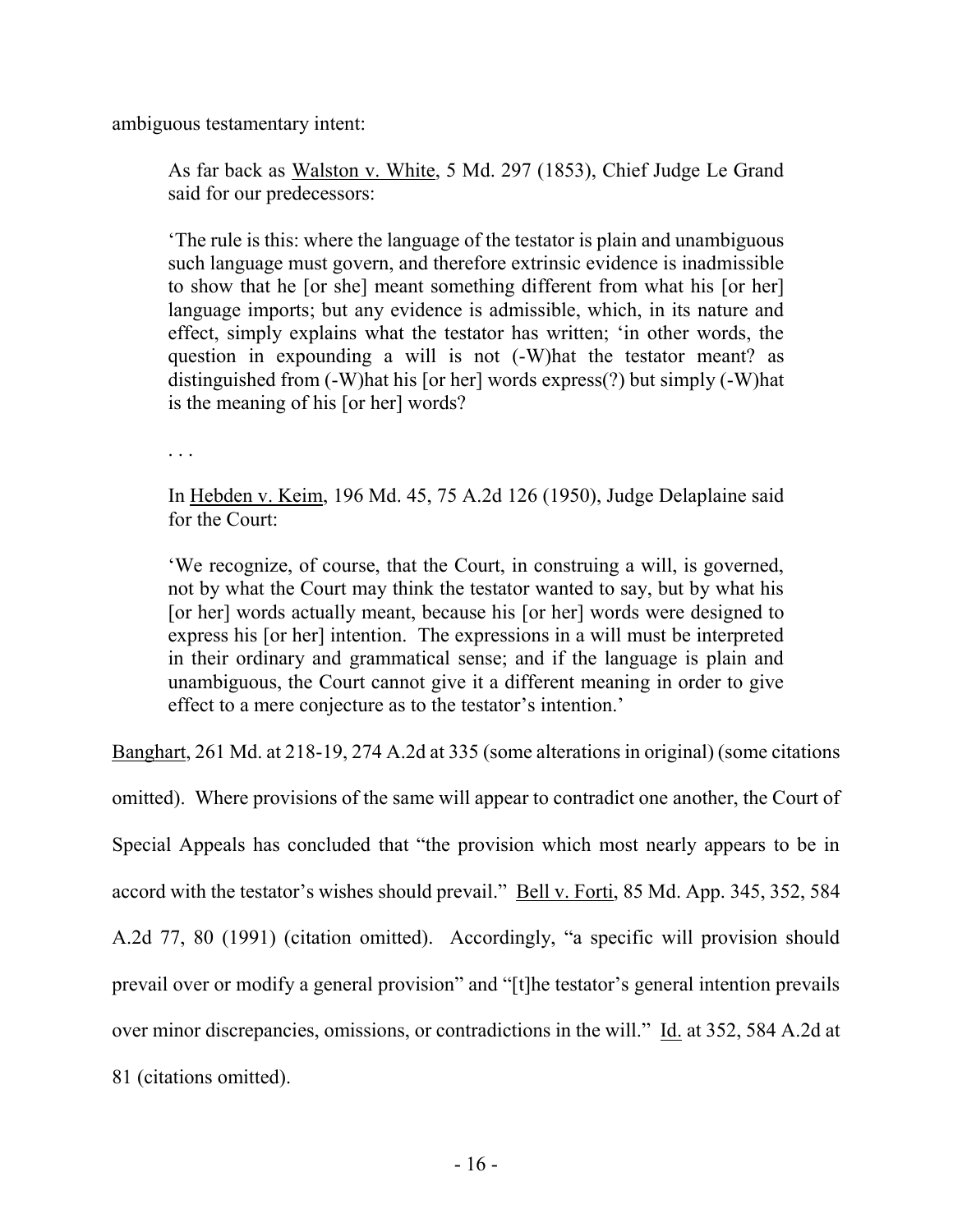We have consistently adhered to the principle that, when determining the fate of a testamentary estate, the testator's intent is of primary importance and must be divined from the four corners of the will. See Pfeufer v. Cyphers, 397 Md. 643, 651, 919 A.2d 641, 646 (2007) ("[U]nless prohibited by statute or public policy, the intent of the testator as ascertained from the four corners of the will controls the disposition of a decedent's estate." (Citation and internal quotation marks omitted)); Bandy v. Clancy, 449 Md. 577, 597, 144 A.3d 802, 814 (2016) ("When construing a will, our emphasis . . . is ascertaining and effectuating the intent of the testator[.]" (Citation omitted)). In Pfeufer, 397 Md. at 660, 919 A.2d at 652, we held that a testator's clearly stated intent that an inheritance tax on the estate be paid from the residuary estate "without apportionment" was controlling, even though a number of the residuary legatees would ordinarily be exempt from paying inheritance taxes on their share. In Pfeufer, id. at 646, 919 A.2d at 643-44, the testator's will provided that the residuary estate be divided in equal shares among four individuals: his daughter, his son, his sister, and a fourth individual who was of no relation. Pursuant to Md. Code Ann., Tax-Gen. (1988, 2004 Repl. Vol.) ("TG") § 7-203(b)(2), the three relatives of the testator were exempt from paying inheritance taxes, but the fourth legatee did not qualify for such an exemption.<sup>7</sup> See Pfeufer, 397 Md. at 646-47, 919 A.2d at 644. The will, however, included the following language:

 $\overline{a}$ 

 $T$ G 7-203(b)(2) provided:

The inheritance tax does not apply to the receipt of property that passes from a decedent to or for the use of: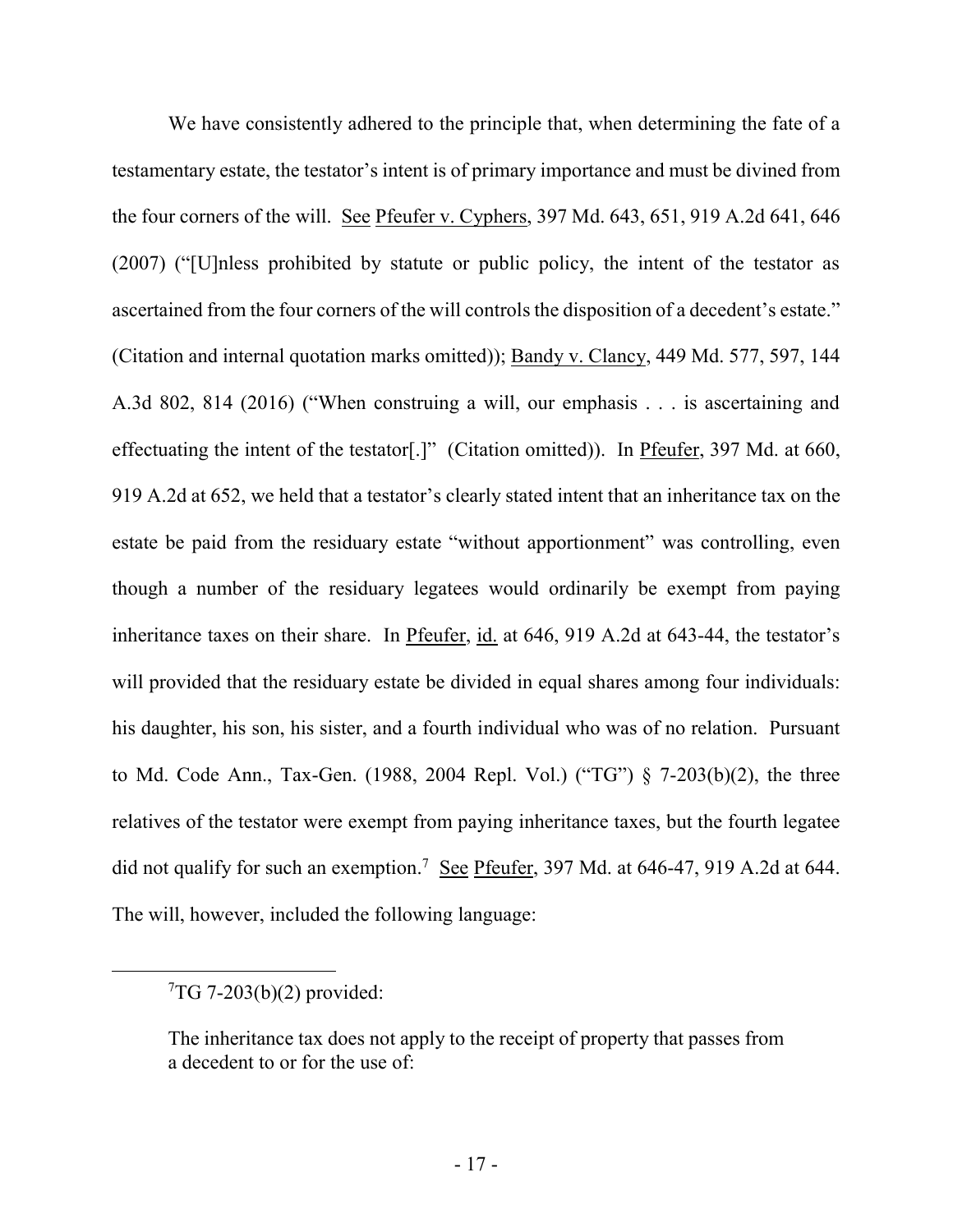I direct that all estate, inheritance, transfer, legacy or succession taxes, or death duties (including interest and penalties thereon) which may be assessed or imposed with respect to my estate, or any part thereof, of whatever nature and description and wheresoever situated, . . . shall be paid out of the principal of my residuary estate; *and such payment shall be made as an expense of the administration of my estate without apportionment.*

Id. at 647, 919 A.2d at 644 (emphasis and ellipsis in original) (internal quotation marks omitted).

The testator's daughter originally abided by the terms of the will and deducted the inheritance tax from the entire amount of the residuary estate; however, before distribution of the residuary estate, she amended the administration account such that the entirety of the inheritance tax burden for the residuary estate came out of the fourth legatee's portion of the residuary estate. See id. at 647, 919 A.2d at 644. The fourth legatee challenged the amendment, but the Orphans' Court for Montgomery County upheld the amendment, finding that the legislative intent of TG § 7-203(b) controlled over the "boilerplate language" of the will. Id. at 647-48, 919 A.2d at 644. Upon determining that the clearly expressed intent of the testator was that the inheritance tax be paid from the residuary estate without apportionment, we reversed the judgment of the Orphans' Court for Montgomery

 $\overline{a}$ 

<sup>(</sup>i) a grandparent of the decedent;

<sup>(</sup>ii) a parent of the decedent;

<sup>(</sup>iii) a spouse of the decedent;

<sup>(</sup>iv) a child of the decedent or a lineal descendant of a child of the decedent;

<sup>(</sup>v) a spouse of a child of the decedent or a spouse of a lineal descendant of a child of the decedent;

<sup>(</sup>vi) a brother or sister of the decedent; or

<sup>(</sup>viii) a corporation if all of its stockholders consist of individuals specified in items (i) through (vi) of this paragraph.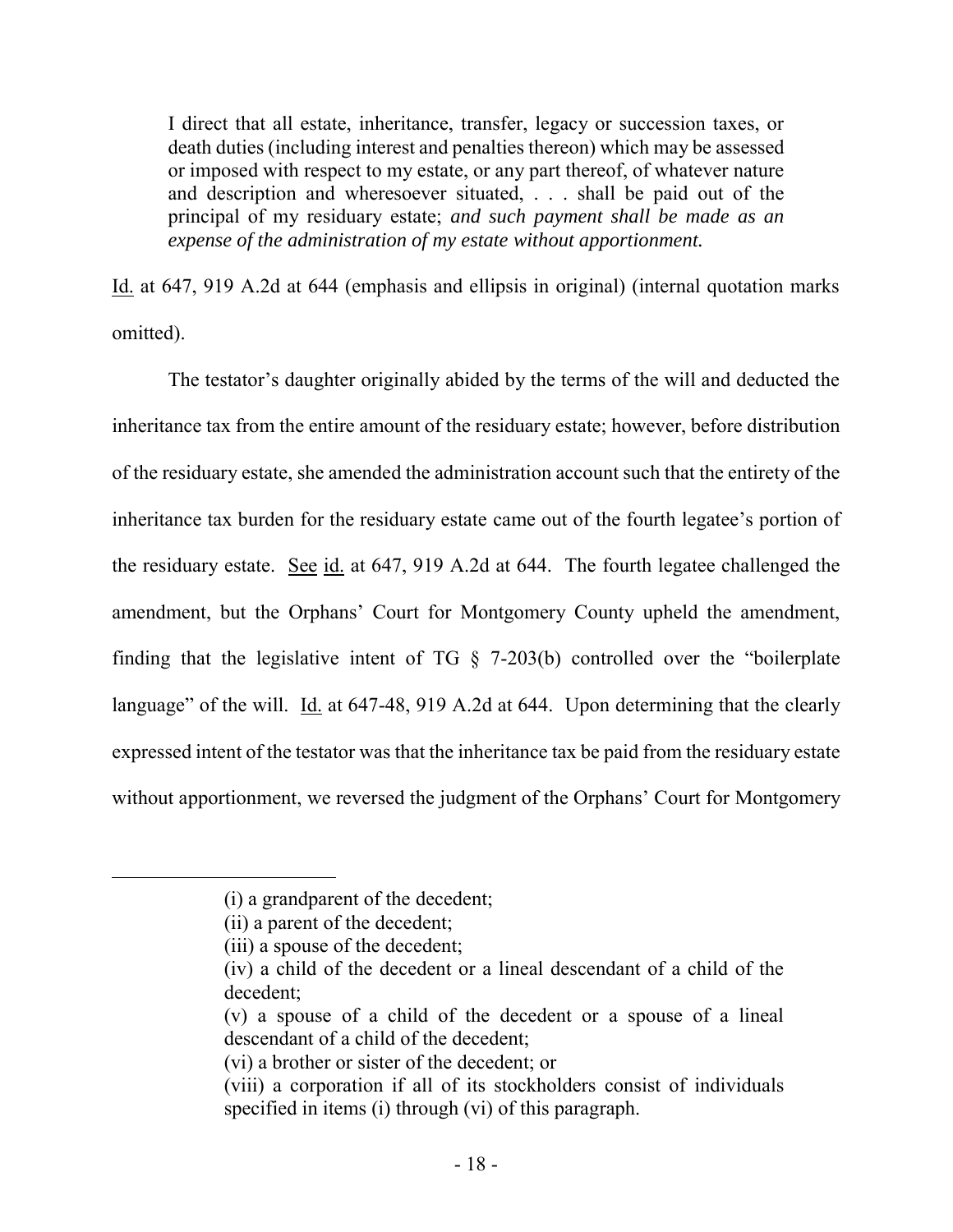County. See id. at 660, 919 A.2d at 652. In so holding, we emphasized the primacy of the testator's intent in determining the allocation of an estate, and noted that it must control unless in conflict with law or public policy, stating:

[T]he testator must have intended that the amount of the residuary shares to be distributed would be determined based on the value of the residuary estate after the taxes had been paid, off the top, out of the estate; it was the clear intention of the testator that each individual share of the residuary estate be determined after the taxes were paid on the entire estate, albeit from the residuary estate. Thus, it is immaterial that under the Tax Code, some of the legatees would not have been obligated, in any event, to pay taxes on their share; they are, in reality, not being taxed on their residuary share, nor is any residuary legacy being reduced. As we have said, the intent of the testator, as ascertained from the language of the will, controls the source of the funds to be used to pay inheritance taxes so long as there is no conflict with the applicable statute, other law or public policy.

Id. at 655, 919 A.2d at 649 (citation omitted).

To ascertain the intent of the testator, the Court considers a will in its entirety. See Wesley Home, Inc. v. Mercantile-Safe Deposit & Trust Co., 265 Md. 185, 198, 289 A.2d 337, 344 (1972) ("It is, of course, the cardinal principle of construction of wills that the intention of the testator be carried out, as deduced from the 'four corners' of the will." (Citations omitted)); Marty v. First Nat'l Bank of Balt., 209 Md. 210, 217, 120 A.2d 841, 844 (1956) ("Th[e] expressed intention of a testator must be gathered from the language of the entire will, particularly from the clause in dispute, read in the light of the surrounding circumstances at the time the will was made." (Citations omitted)). In determining the testator's intent, we give the words in the will their plain meaning and seek "to harmonize its provisions and avoid conflicts, such that the interpretation gives effect to each provision wherever possible." <u>Bandy</u>, 449 Md. at 613, 144 A.3d at 824 (citation omitted). "Where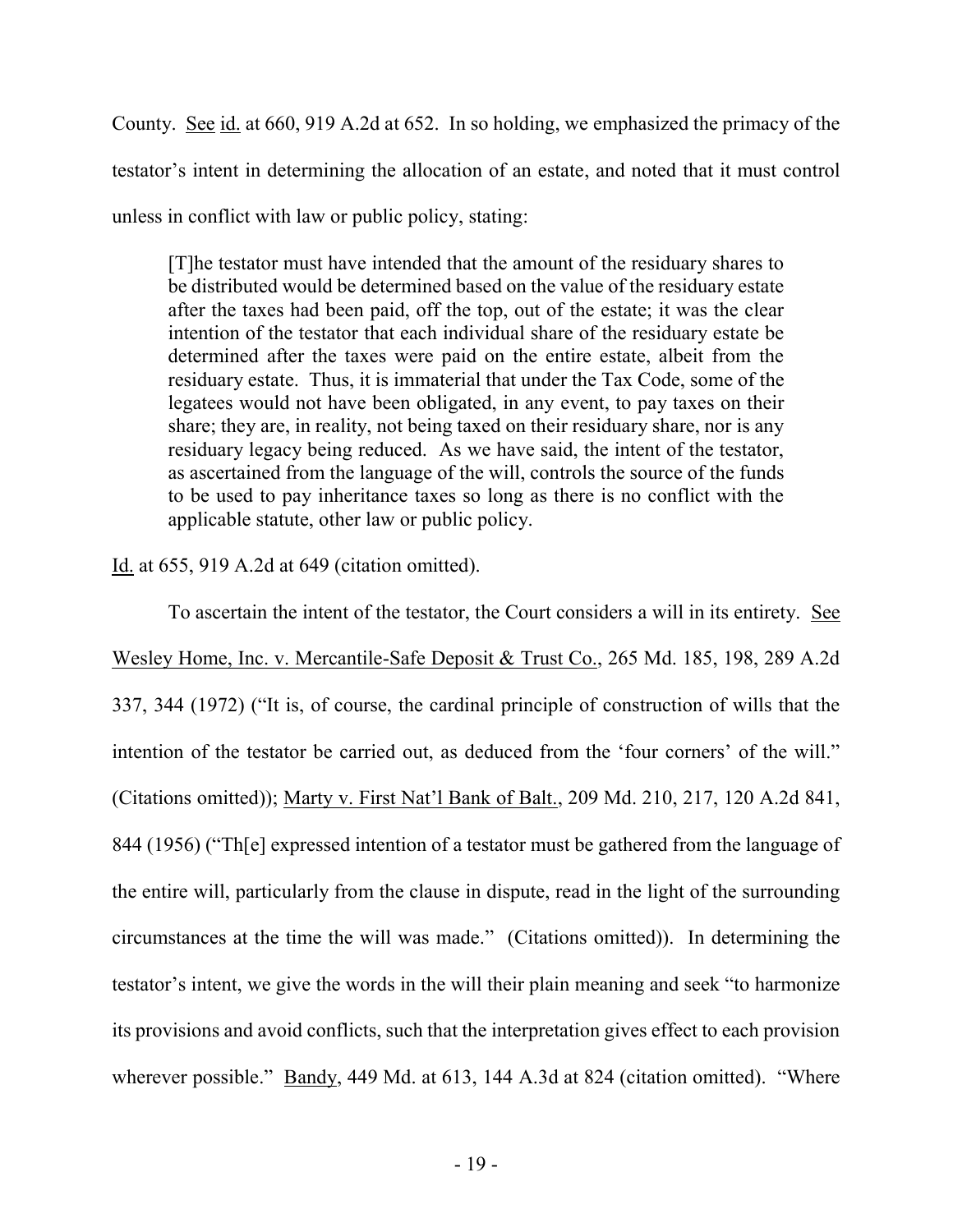. . . the intention is evident from the context of the will, but is made obscure by an inaccurate or inapt expression, the Court may insert, delete, correct, or transpose words and phrases in order to remove the ambiguity[,] and thereby effectuate the testator's intention." Hebden, 196 Md. at 51, 75 A.2d at 129 (citations omitted).

In LeRoy v. Kirk, 262 Md. 276, 279-80, 277 A.2d 611, 613 (1971), we held that, when considered in the context of an entire will, the phrase "personal property" pertained only to tangible personal property. In LeRoy, id. at 278, 277 A.2d at 612, the testators, a husband and wife, executed nearly identical wills, which included instructions on devising their property once both spouses died. The will provided, among other things, that a friend receive "the sum of Ten Thousand Dollars (\$10,000) and all of [the testators'] personal property, including [their] automobile, boat and the contents of [their] house and outbuilding[.]" Id. at 278, 277 A.2d at 612 (internal quotation mark omitted). The will further provided that the

Executor [was] to liquidate that portion of [the] estate remaining after payment of the bequests set forth in ITEMS IV, V, and VI above, and to distribute the resulting sum in equal shares to the ANNE ARUNDEL GENERAL HOSPITAL, Annapolis, Maryland, and the ANNE ARUNDEL COUNTY CHAPTER OF THE SOCIETY FOR THE PREVENTION OF CRUELTY TO ANIMALS[.]

Id. at 278-79, 277 A.2d at 612.

After both spouses died, a dispute arose between the friend and the Anne Arundel General Hospital and the Society for the Prevention of Cruelty to Animals as to the meaning of the phrase "personal property" as used in the will. See id. at 279, 277 A.2d at 612. The friend contended that "personal property" included both tangible and intangible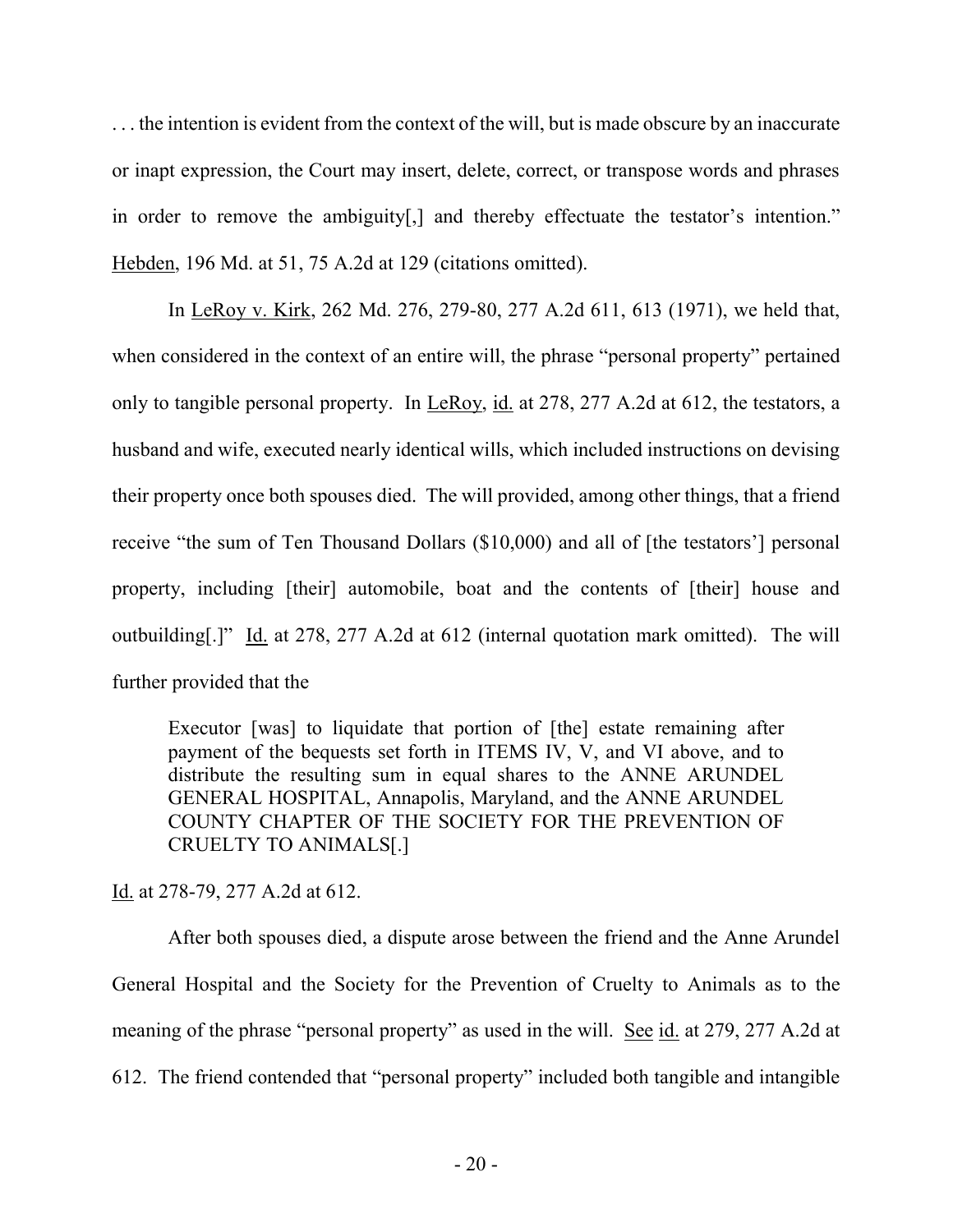personal property, whereas the Anne Arundel General Hospital and the Society for the Prevention of Cruelty to Animals argued that the phrase referred only to tangible personal property. See id. at 279, 277 A.2d at 612. The friend maintained that the language of the will unambiguously demonstrated the testators' intent to provide the friend with all of their personal property, including intangible personal property, such as stocks and cash. See id. at 280-81, 277 A.2d at 613. We disagreed, explaining:

We find the [friend's] approach to be too simplistic. It is true that a bequest of 'personal property' without more includes every form of personal property, tangible and intangible, from whatever source derived, that is everything except real estate. It is equally true, however, that the broad scope of the words 'personal property' standing alone is limited by the rule that 'if there be anything in any part of the will which restricts or qualifies the general term, the latter must be so restricted and qualified, if it can be done without violating some other principle of law or the manifest intention of the testator.'

Id. at 281, 277 A.2d at 613 (citation omitted).

In determining the intended meaning of the phrase "personal property[,]" we

emphasized the importance of considering the words of a clause in the context of the

testators' intent as demonstrated throughout the entirety of the will:

The search is not for [the testator's] presumed but for his [or her] expressed intention. What must be sought is the true meaning of his [or her] words, not what he [or she] meant as distinguished from what [the] words express, 'but simply what is the true meaning of [the] words; not merely what he [or she] meant, but what [the] words mean.' What the words express is to be interpreted according to their plain meaning and import. This expressed intention must be gathered from the language of the entire will, particularly from the clause in dispute, read in the light of the surrounding circumstances when the will was made.

Id. at 279-80, 277 A.2d at 613 (citation omitted). In LeRoy, id. at 283, 277 A.2d at 614,

we observed that the testators had identified their personal property to be tangible personal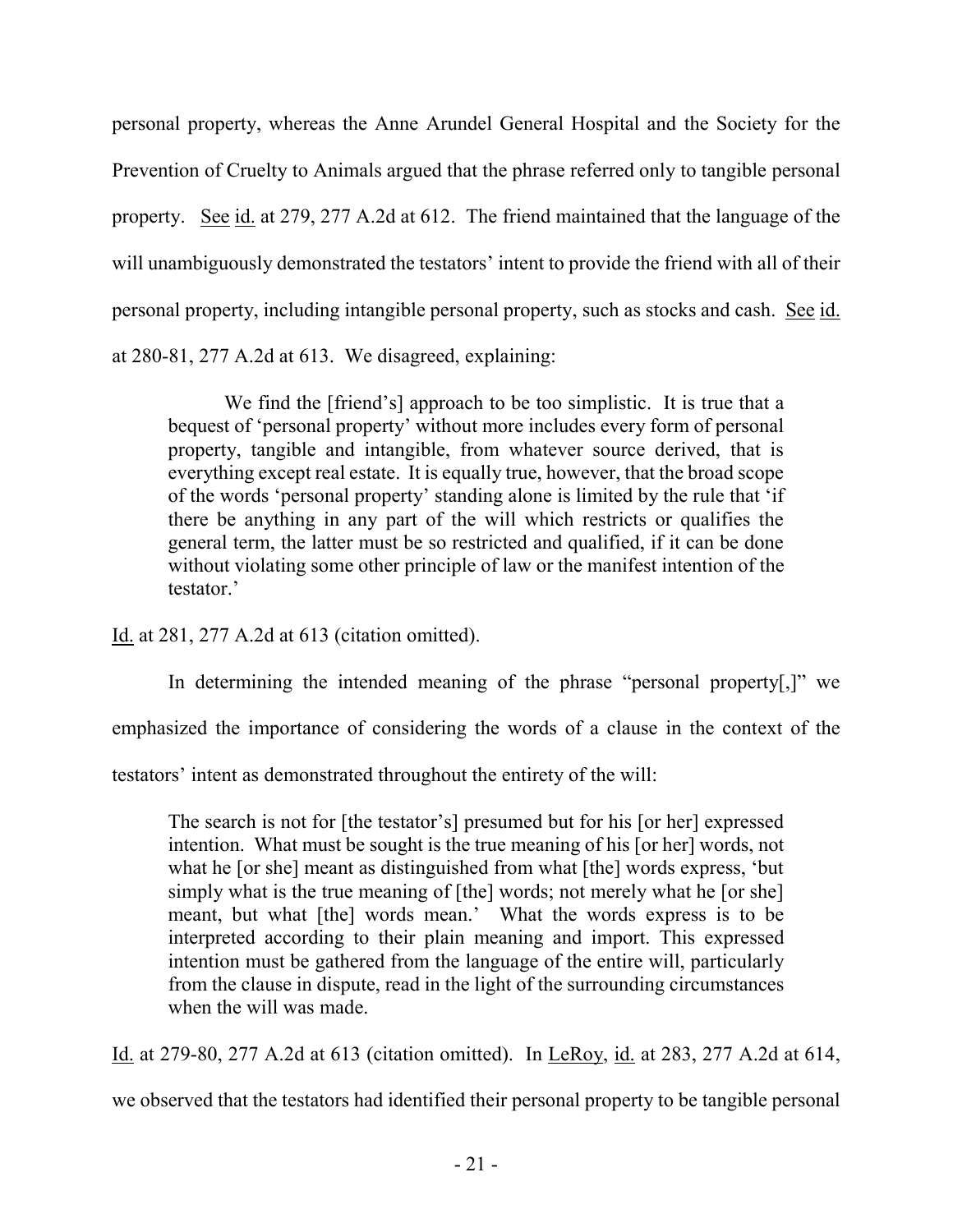property—*i.e*., a boat, car, and contents of their house—whereas, in other sections of the will, the testators placed no such limitations on bequests. We also noted that the structure of the bequests became unworkable if we were to interpret the will as granting the friend all of the testators' tangible and intangible personal property:

Debts, expenses and death taxes are directed to be paid from the residue. If it was intended that [the friend] was to get all the intangible personal property as well as all the tangibles, the residue could have consisted only of the real estate, that is, the home property. To pay the death taxes there would have had to have been one sale of the realty early in the administration of the estate and there could have been no other later sale of 'that portion of [the] estate remaining after payment of the bequests \* \* \*.' One can only conclude that the testator foresaw that there would be a liquidation of estate assets after [the friend]'s bequests had been distributed to her.

Id. at 283-84, 277 A.2d at 615 (ellipsis in original). Thus, we concluded that the phrase "personal property," when considered in the context of the entire will, pertained solely to tangible personal property. See id. at 279, 277 A.2d at 613.

 Similarly, in Childs v. Hutson, 313 Md. 243, 247, 545 A.2d 43, 45 (1988), we held that a broadly-phrased devise of a life tenancy in a will did not grant the life tenant the right to subsequently gift the property to another party. In that case, the testatrix executed a will in which she granted a life tenancy in the family home to her daughter, who was one of the testator's three adult children. See id. at 244, 545 A.2d at 44. Specifically, the will granted the daughter the "'full power to sell, mortgage, lease, rent or in any other manner whatsoever to dispose of the entire estate, or any portion thereof (except by Will)." Id. at 244, 545 A.2d at 44. The will provided that, in the event that the daughter sold the property, the net proceeds of the sale would be divided among the three adult children, with \$1,000 provided to the testatrix's son, two-thirds to the daughter with the life tenancy, and one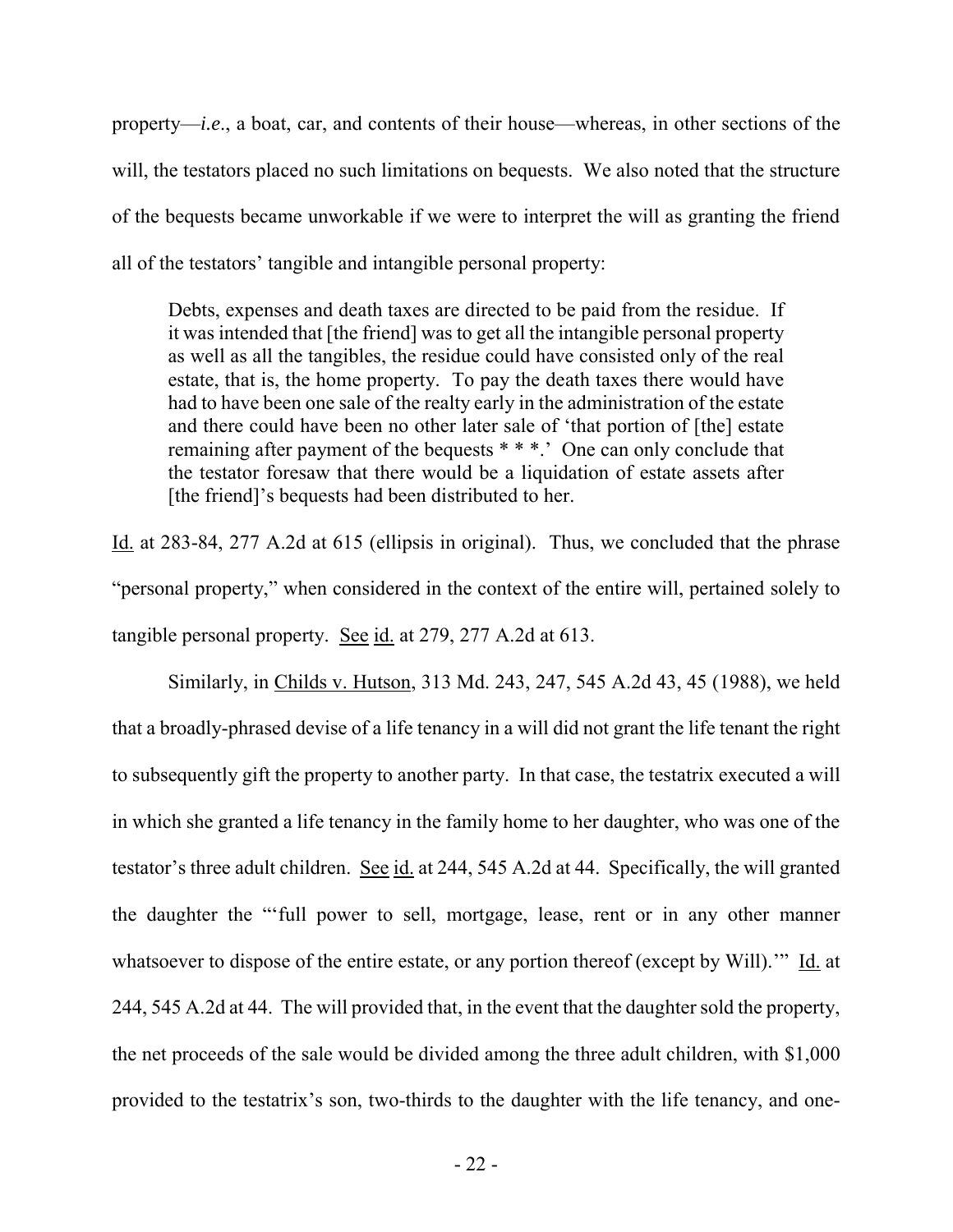third to the testatrix's other daughter. See id. at 244-45, 545 A.2d at 44. The will ordered that, if the daughter with the life tenancy passed away before selling the property, the estate's executor was to sell the property and divide the proceeds according to the same ratio, but with the testatrix's granddaughter standing in the place of her mother and receiving two-thirds. See id. at 245, 545 A.2d at 44.

 The daughter retained the property for eighteen years. See id. at 244-45, 545 A.2d at 44. Shortly before her death, she deeded the property to her daughter, the testatrix's granddaughter, without consideration. See id. at 245, 545 A.2d at 44. The testatrix's other daughter and the heirs of the testatrix's son initiated an action seeking to invalidate the deed. See id. at 245, 545 A.2d at 44. Specifically, they contended that the will, when considered as a whole, did not grant the daughter the power to gift the property. See id. at 245, 545 A.2d at 44. Conversely, the granddaughter argued that the testatrix's will granted the daughter the authority to dispose of the property in any manner that she chose. See id. at 246, 545 A.2d at 45. We explained the granddaughter's argument as follows:

[The granddaughter] claim[s] that the plain meaning of the words contained in [the testatrix]'s will manifested an intention to grant [her daughter] absolute powers of disposition of the [] property, including disposition by gift. [The granddaughter] argue[s] that [the testatrix]'s intention must be gathered from only one source[—]the words employed by her. Accordingly, the [granddaughter] say[s] that because [the testatrix] vested [her daughter] with unlimited power to dispose of the  $\lceil \rceil$  property "in any other manner whatsoever," except by will, that intention can only be gratified if [the daughter]'s gift of the property is upheld.

## Id. at 246, 545 A.2d at 45.

We concluded, however, that the granddaughter's interpretation of the will was at odds with the testatrix's general intent, and that the provision of the will granting the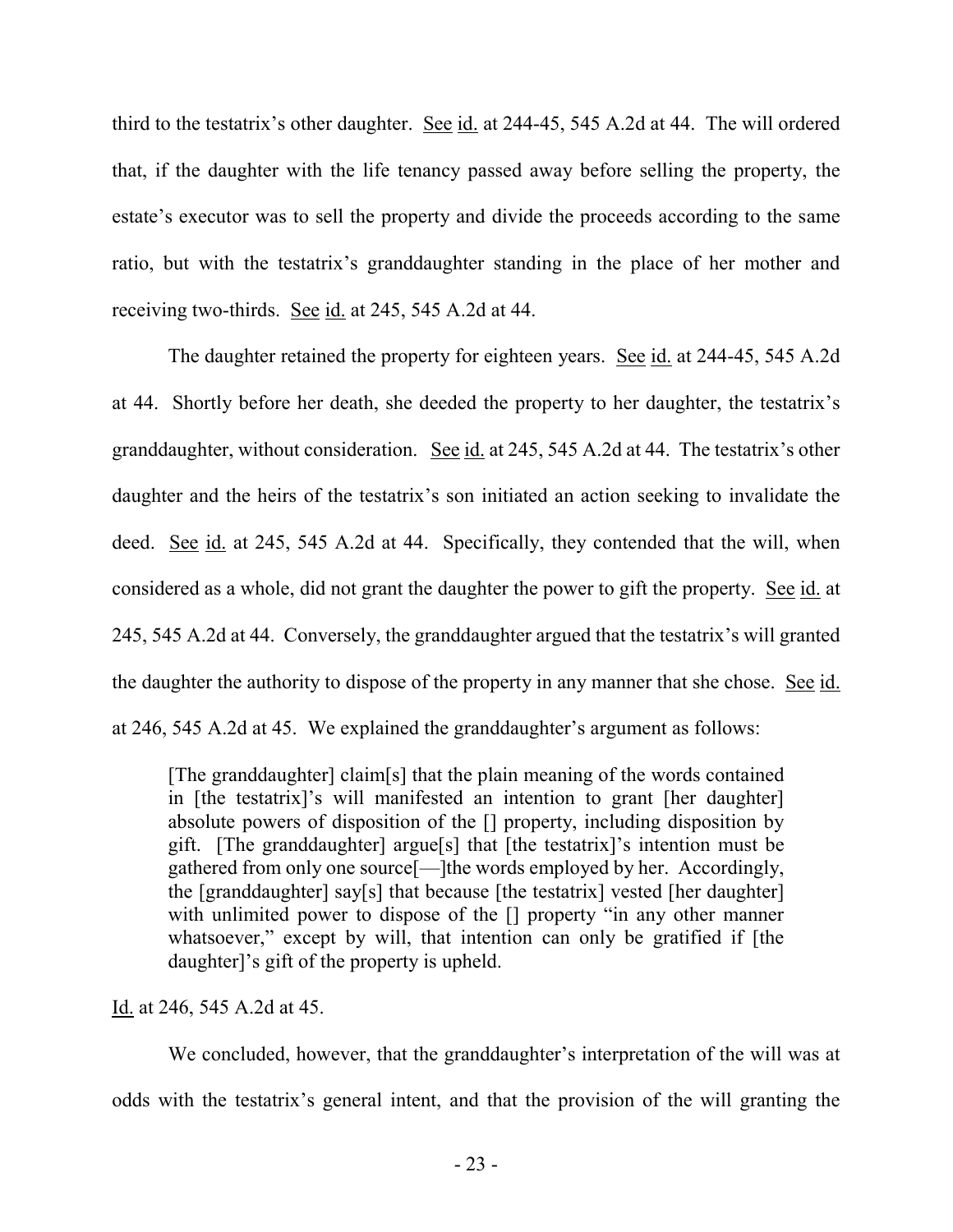daughter the right to dispose of the property could not be read in isolation. See id. at 247,

545 A.2d at 45-46. Rather, we determined that the provision at issue needed to be

considered in the context of the entire will, stating:

Of course . . . the intention of the testatrix is to be determined by the words employed by her. But those words are not to be considered in isolation, but only in association with the other provisions of the will[—]the overall testamentary plan of the testatrix. In other words, the will must be read as a whole. Therefore, [the daughter]'s power to sell, mortgage, lease, rent, or "in any other manner whatsoever to dispose of the entire estate," except by will, must be construed in light of, and circumscribed by, [the testatrix]'s intent that the property would provide a residence or support for [the daughter] but would eventually be sold and the proceeds distributed to the designated beneficiaries. **Thus, while the words contained in the broad power of disposition given [the daughter] in this case, if literally applied, would accommodate a gift of the property, the will in its entirety reveals that such a disposition was not within [the testatrix]'s real intention**. The general plan of [the testatrix]'s will required that whatever disposition [the daughter] made of the property under the power granted to her, a monetary value would be received for it.

Id. at 247, 545 A.2d at 45-46 (emphasis added). In reviewing the will in its entirety, we also found it significant that the testatrix had given other property to her daughter outright, without any restrictions, yet had expressly chosen not to do so with the family home. See id. at 248, 545 A.2d at 46 ("Indeed, had [the testatrix] intended that [her daughter] have an unrestricted power of disposition over the property, she would have given it to her outright, as she did with her other property."). In sum, we concluded that the authority granted to the daughter with respect to the family home did not include the power to gift the property. See id. at 247-48, 545 A.2d at 46.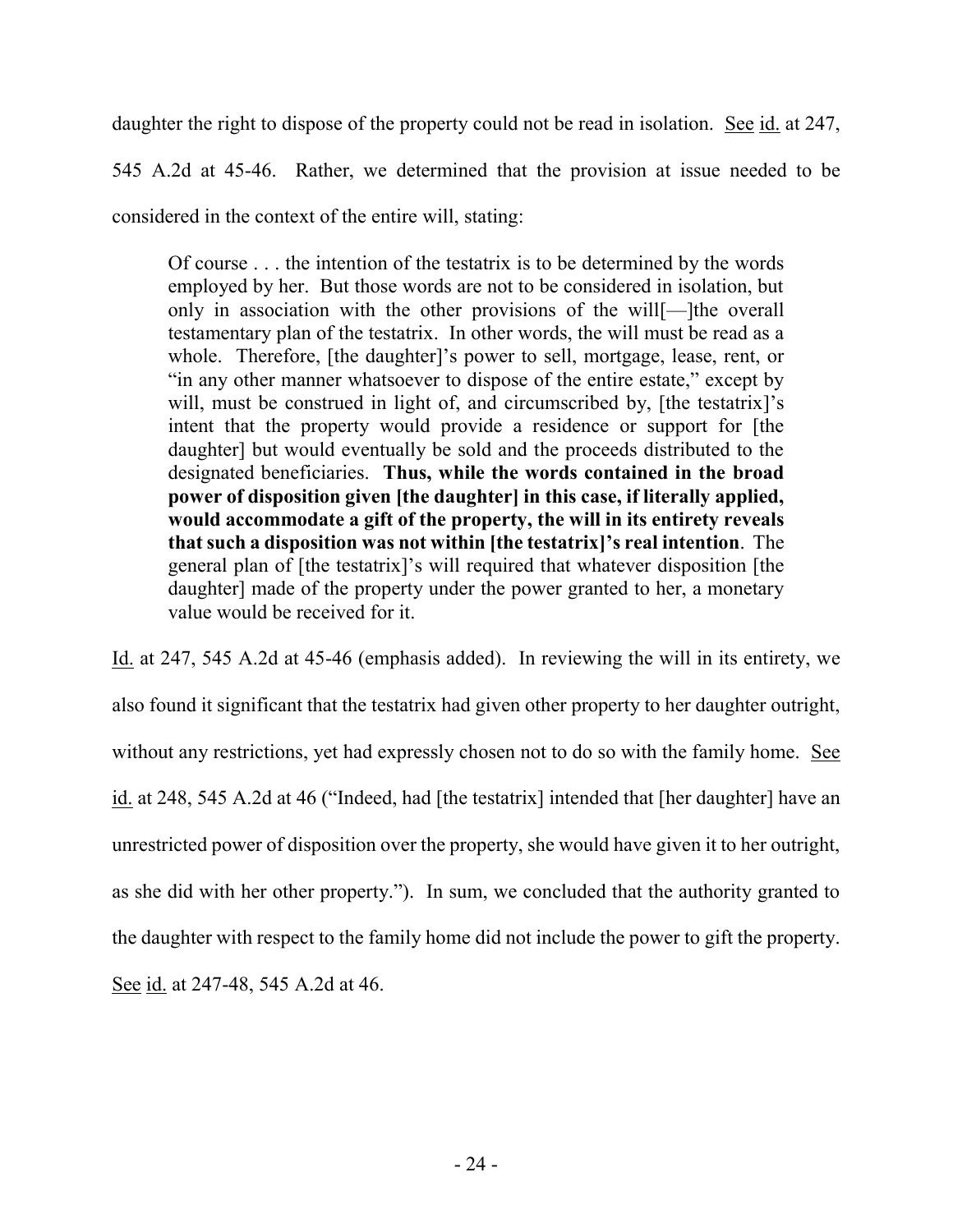#### **Analysis**

 In this case, taking into account the language of the entire irrevocable trust, we hold that the plain language of Item Tenth does not grant authority for three beneficiaries of the trust to remove the fourth beneficiary, and that the irrevocable trust clearly demonstrates Vito's intent for the trust to benefit his four children—the four beneficiaries—equally. In other words, Amendment V—in which three of the four beneficiaries purported to divest the fourth beneficiary, Candace—was impermissible under the terms of the irrevocable trust. Item Tenth does not provide 75% of the beneficiaries with the power to divest the remaining beneficiary. Although Item Tenth gives 75% of the beneficiaries authority to revoke, alter, or amend the terms of the irrevocable trust, an interpretation that grants three beneficiaries the power to divest the fourth beneficiary would directly contravene Vito's express intent, as ascertained from the language of the irrevocable trust, which was that the irrevocable trust benefit his four children equally.

Guided by the principles of testamentary interpretation set forth in Pfeufer, 397 Md. at 660, 919 A.2d at 652, LeRoy, 262 Md. at 281, 277 A.2d at 614, and Childs, 313 Md. at 247, 545 A.2d at 45, we conclude that the trust agreement is to be construed based on the settlor's intent, as ascertained from the language of the provision at issue, within the context of the document as a whole. In this case, Vito's intent to have the irrevocable trust benefit his four children equally is evident from the totality of the irrevocable trust's language. Similar to this Court's determination in Childs, 313 Md. at 247, 545 A.2d at 45, if read in isolation, the language of item Tenth could arguably be interpreted to permit divestment of a beneficiary by 75% action of the beneficiaries. But, when the content of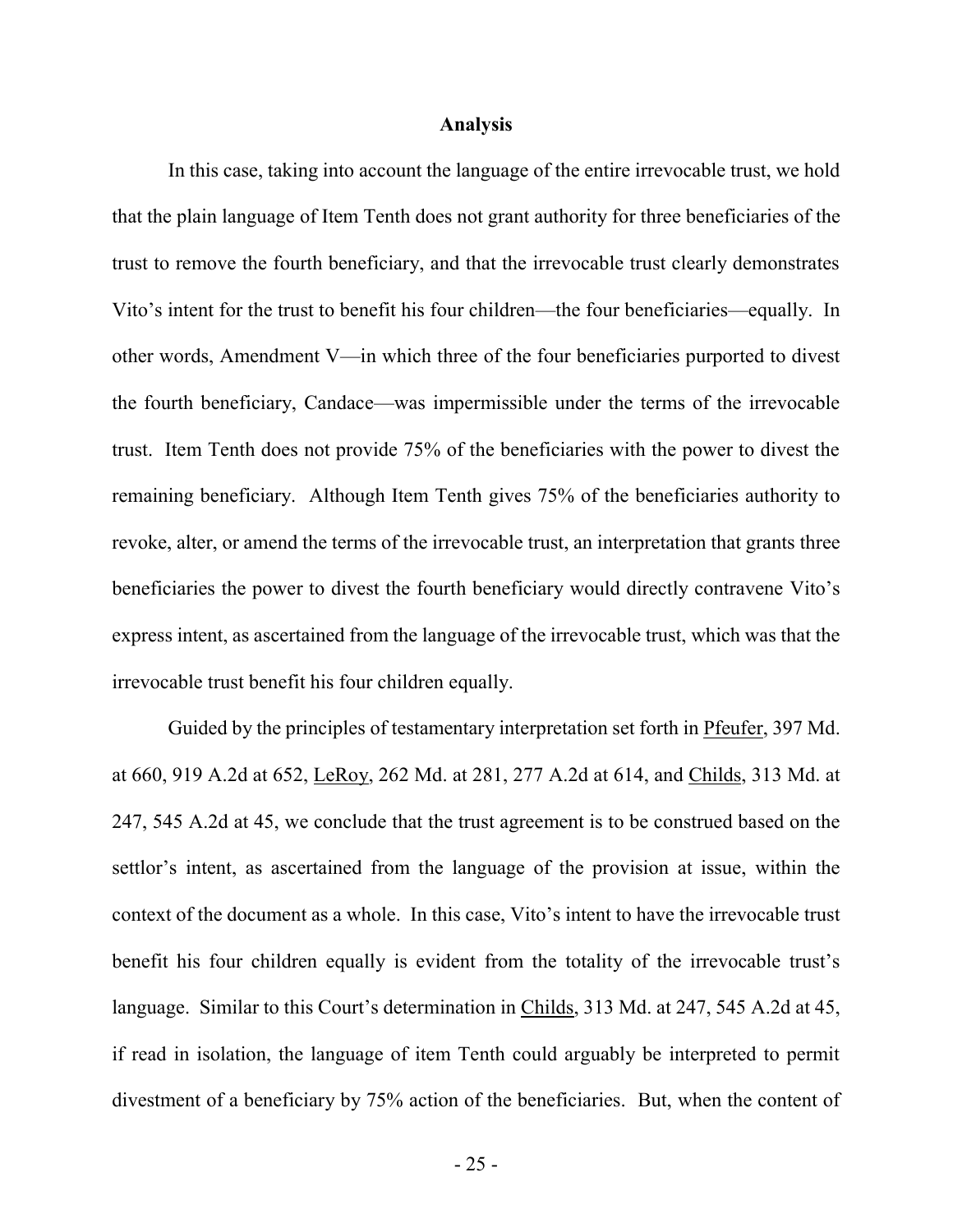Item Tenth is considered along with the language of the irrevocable trust in its entirety, it is clear that Item Tenth does not grant authority for 75% of the beneficiaries to divest a remaining beneficiary, and Amendment V cannot be reconciled with Vito's clear intent.

Even a cursory review of Item Tenth reveals that Item Tenth does not provide 75% of the beneficiaries with the power to change the number of beneficiaries and eliminate a remaining beneficiary of the irrevocable trust. Indeed, Item Tenth makes no express mention of increasing or decreasing the number of beneficiaries, and speaks only of generally amending, altering, or revoking the terms of the irrevocable trust. Plainly, the language of Item Tenth does not explicitly resolve the present issue.

When read in its entirety, the plain language of the irrevocable trust provides ample substantiation that Vito intended the irrevocable trust to benefit all four children. Significantly, the preamble includes the following language:

 WHEREAS, [Vito] desires to dispose of said contract by gift on this date to this Trust **for the immediate benefit of his children, namely, CANDACE VITO GRUEFF, JUDITH A. VITO, MICHAEL A. VITO, and JOHN T. VITO** (hereinafter referred to as the "Beneficial Owners" or "Beneficiaries") of the fee interest in said property in which he will be the owner of all buildings and improvements thereon[.]

\* \* \*

NOW, THEREFORE, to accomplish such purposes [Vito] does hereby give all his right, title and interest in and to the fee interest in said property to PAUL M. VITO, as Trustee, **in equal shares, for his children, CANDACE VITO GRUEFF, JUDITH A. VITO, MICHAEL A. VITO, and JOHN T. VITO**, and [Vito] does hereby establish a Trust Fund subject to the terms and conditions hereof under which the Trustee agrees to hold said fund, **all as herein provided for the benefit of and in behalf of [Vito]'s said children**[.]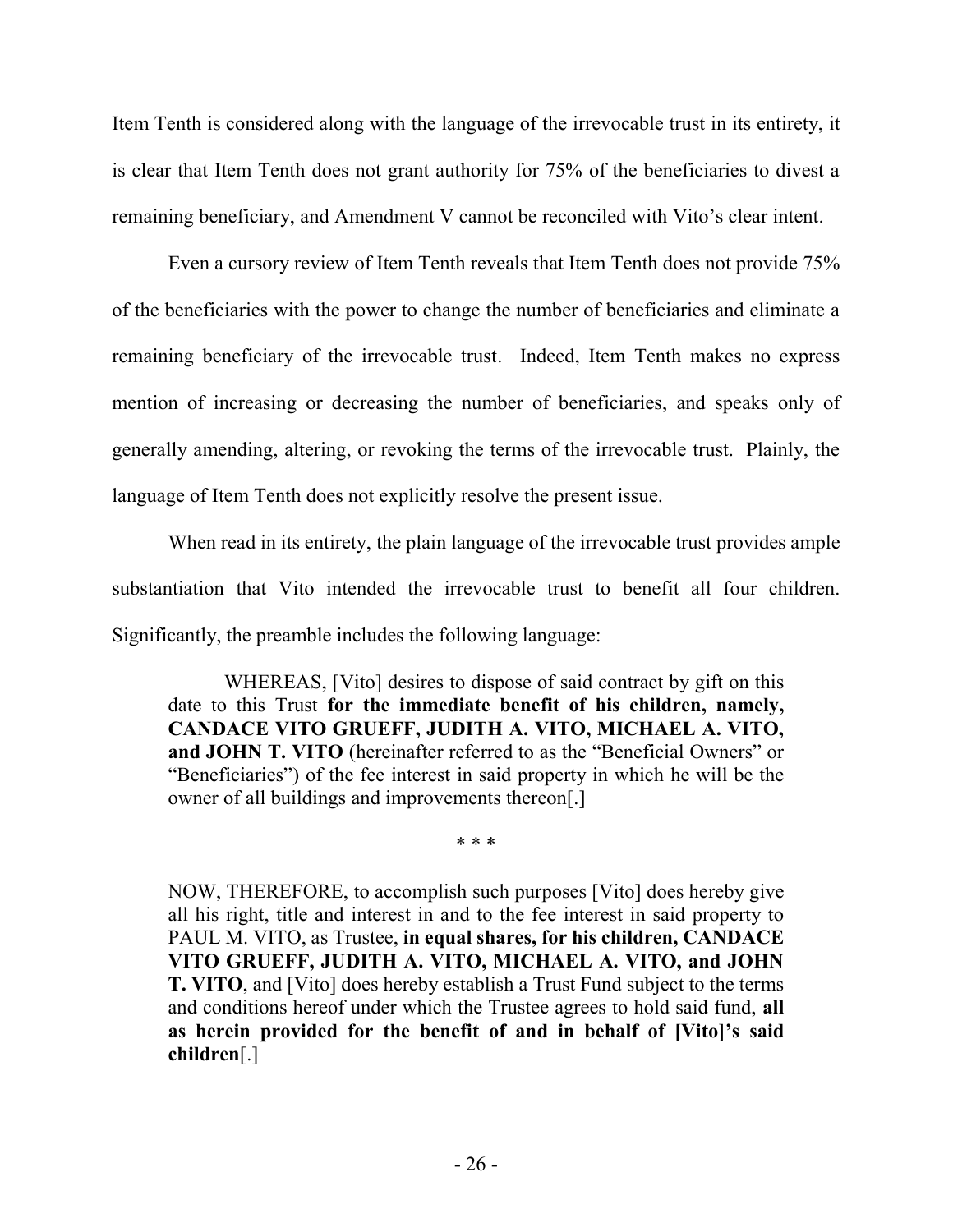(Emphasis added). Within the irrevocable trust, Vito included provisions to ensure that his

four children would receive the benefits of the trust:

[T]he Trustee shall at least once each year distribute all the net income and any capital gains of the trust to the beneficial owners in the shares set forth in item SIXTH below in such partial or periodic distributions as he deems appropriate within his discretion.

\* \* \*

Upon the termination of this Trust . . . the Trust Estate then held by the Trustee shall be paid over, transferred and delivered to the beneficiaries in the shares set forth in Item SIXTH below, free of all Trusts.

\* \* \*

SIXTH: If at any time the assets comprising the Trust estate shall have been liquidated and all of the aforesaid assumed obligations or liens or encumbrances on the Trust property have been satisfied, the Trustee shall, after setting aside an amount which in his judgment will be sufficient to provide for the payment of any taxes and/or costs of administration, pay over and distribute the remaining assets, exclusive of the reserve for taxes and/or costs, to the beneficiaries free of all Trust, in the shares listed below:

| <b>CANDACE VITO GRUEFF</b> | 25%            |
|----------------------------|----------------|
| <b>JUDITH A. VITO</b>      | 25%            |
| MICHAEL A. VITO            | 25%            |
| <b>JOHN T. VITO</b>        | 25%<br>$100\%$ |

\* \* \*

EIGHTH: In the event of the death of any of the issue of [Vito], prior to the termination of this Trust, the beneficial interest herein of such deceased person shall pass to his or her estate.

Tellingly, in addition to Item Sixth, which identifies Vito's four children by name and directs that each receive an equal 25% share of the trust, Item Eighth specifies that, in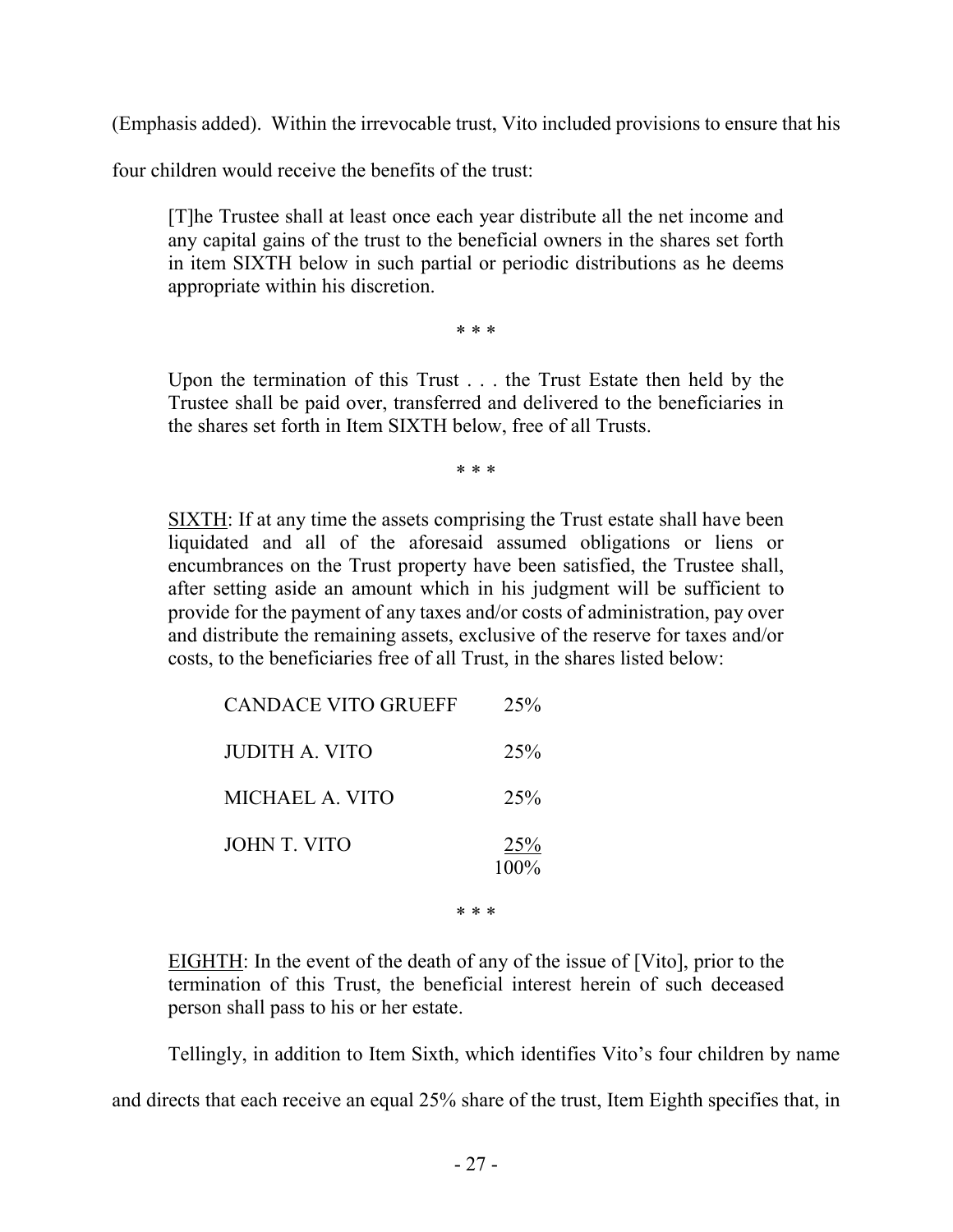the event that one of the beneficiaries dies while the trust is in existence, the deceased beneficiary's estate, **not** the other beneficiaries, would be entitled to the deceased beneficiary's share. In other words, under Item Eighth, Candace's heirs would inherit her interest in the trust. Thus, Michael's and Judith's interpretation of Item Tenth is at odds with the intent evident in Item Eighth, as well as the preamble.

 As we explained in Childs, 313 Md. at 247, 545 A.2d at 45, when interpreting a will, the intention of the testator is ascertained by the language employed by the testator in the context of the will as a whole. As we noted in Childs, id. at 247, 545 A.2d at 45, had we analyzed the clause at issue in isolation, we would have concluded that the testatrix's daughter was empowered to dispose of the property in any way that she saw fit, except by will. In Childs, id. at 247, 545 A.2d at 45, however, we explained that the testatrix's "words" are not to be considered in isolation, but only in association with the other provisions of the will[—]the overall testamentary plan of the testatrix." Our considerations in this case are the same. Without further context, Item Tenth could debatably be read to permit divestment of a beneficiary through amendment of the irrevocable trust. When Item Tenth is considered in the context of the entirety of the irrevocable trust, however, it is clear that it was not Vito's intent that three beneficiaries could divest the remaining beneficiary.

In more than one instance, Vito provided that the irrevocable trust was intended to benefit his four children equally, including Candace. As such, adopting Michael's and Judith's interpretation would lead to an unreasonable result. As Candace points out, Michael's and Judith's interpretation of the irrevocable trust would, in theory, have permitted Michael, Judith, and Timothy to remove Candace instantly as a beneficiary of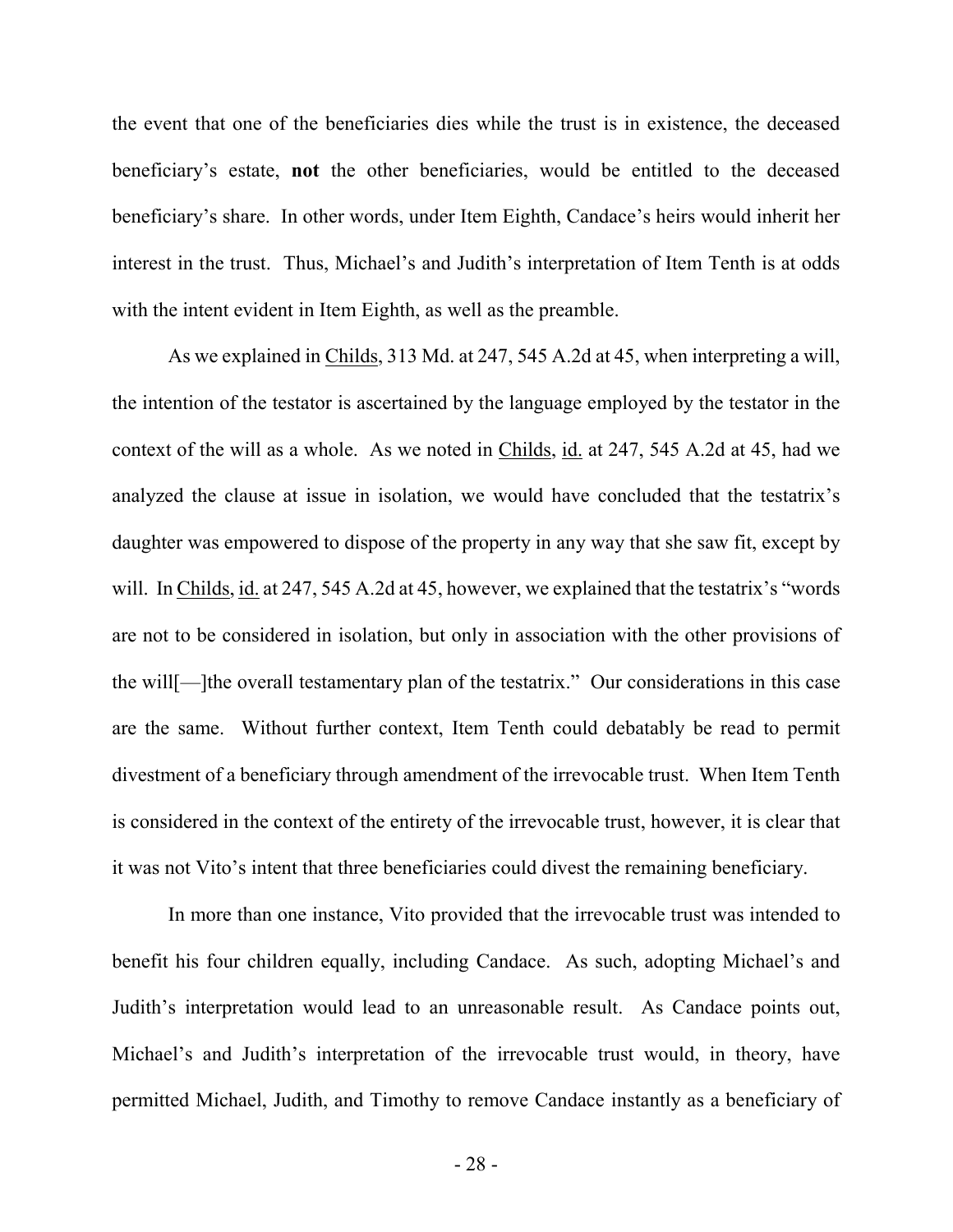the irrevocable trust as soon as the trust was created. This outcome cannot be reconciled with Vito's intent, and would have brought about the result of immediately undermining the purpose of the irrevocable trust.

Beyond the language of Item Tenth authorizing the alteration, revocation, or amendment of the irrevocable trust, we discern no language in the irrevocable trust that would even remotely suggest that Vito intended to permit 75% of the beneficiaries to divest the remaining beneficiary. Notably, Amendment V, by having amended only Item Sixth of the irrevocable trust, and not having amended the preamble and other provisions of the irrevocable trust, creates an instrument that is internally inconsistent. The preamble explicitly provides that the named beneficiaries, including Candace, are to share equally in the benefits of the irrevocable trust. At oral argument, Michael's and Judith's counsel acknowledged that Amendment V changed only the terms of Item Sixth and had no effect on the preamble. Thus, were we to assume that Vito intended to permit 75% of the beneficiaries to amend the irrevocable trust divest another beneficiary—which we do not without altering the preamble, the amendment to Item Sixth would directly contradict the preamble and other portions of the irrevocable trust, such as Item Eighth. In short, Amendment V, in amending only Item Sixth, did not effectively alter the irrevocable trust to divest Candace, as the preamble still provides that Candace, like the other three beneficiaries, is to share equally in the benefits of the trust, and Item Eighth continues to provide that, in the event of the death of any of Vito's children before the trust terminates, the beneficial interest will pass to that child's estate.

Similarly, we observe that Amendment V also produces the unacceptable result of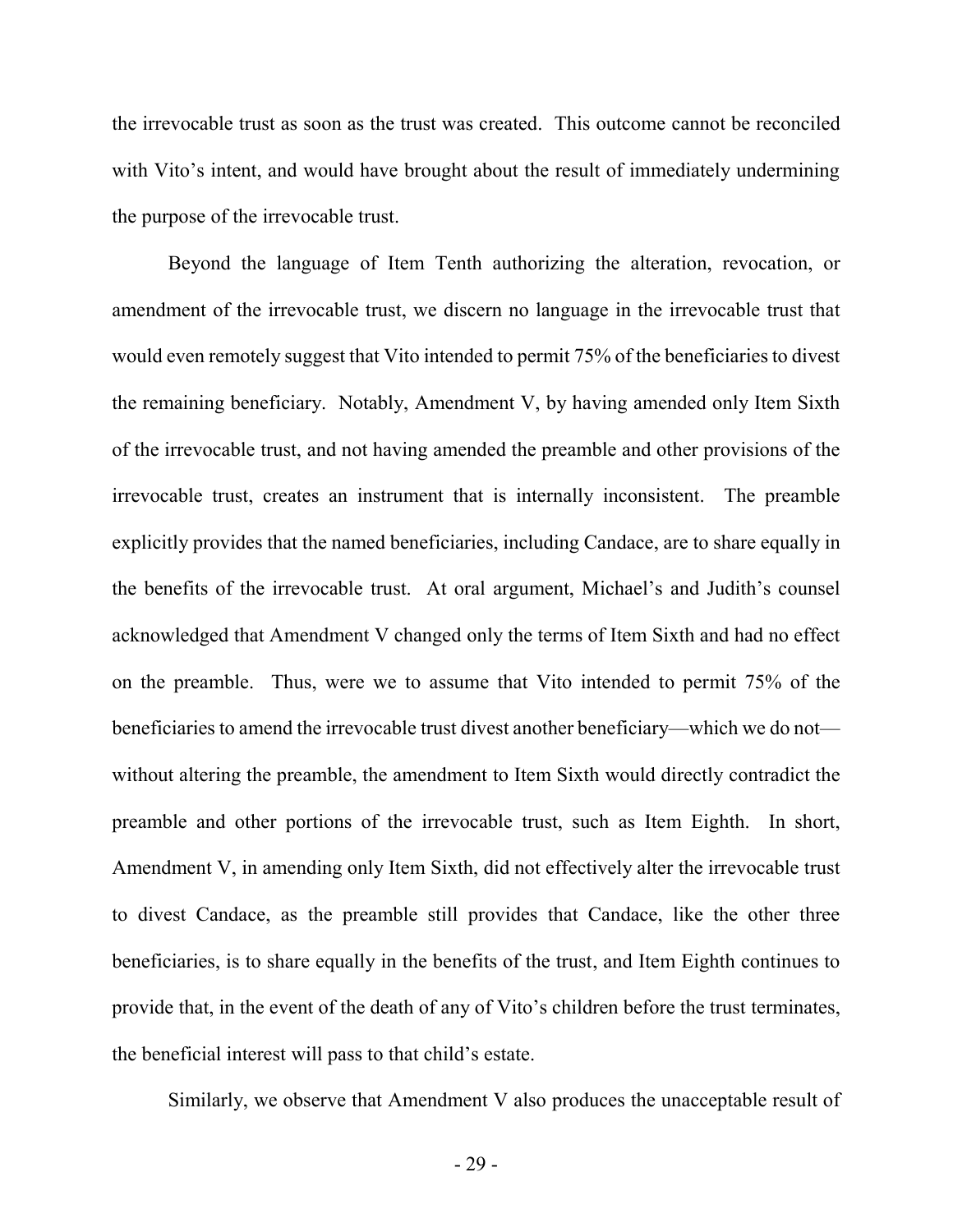rendering the 75% amendment provision of Item Tenth illogical. Item Tenth does not require unanimity for alterations, amendments, or revocations of the terms of the irrevocable trust, but rather provides that such changes would require approval of at least 75% of the beneficiaries. By reducing the number of beneficiaries to three, Amendment V made it impossible to amend the irrevocable trust without unanimity because, without Candace as a beneficiary, only three beneficiaries remain, and it is mathematically impossible to have an exact 75% majority of three people. Indeed, Michael's and Judith's counsel conceded as much at oral argument.At oral argument, upon a question from the Court, Michael's and Judith's counsel acknowledged that Item Tenth now requires unanimity of the beneficiaries to amend the irrevocable trust. As with the failure to amend the preamble, Amendment V pertained only to Item Sixth, not Item Tenth, and, as a result, now renders Item Tenth's 75% amendment provision unworkable.

Indisputably, this case's circumstances are similar to those of Childs, 313 Md. 243, 545 A.2d 43. As in Childs, id. at 245-46, 545 A.2d at 44-45, at issue is the extent of the authority that a maker of an instrument intended to give a beneficiary. In Childs, id. at 244-47, 247, 545 A.2d at 44-45, the parties, who were siblings and beneficiaries to a will, disagreed as to whether a beneficiary had the authority to gift the family home where sale of the home was intended to benefit all of the sibling beneficiaries. In this case, the parties disagree as to the scope of the beneficiaries' authority to modify the irrevocable trust. Namely, Item Tenth does not expressly set forth whether it provides three of the beneficiaries with the authority to divest a fourth beneficiary. As explained above, we must consider the language of the irrevocable trust in its entirety to ascertain Vito's intent. We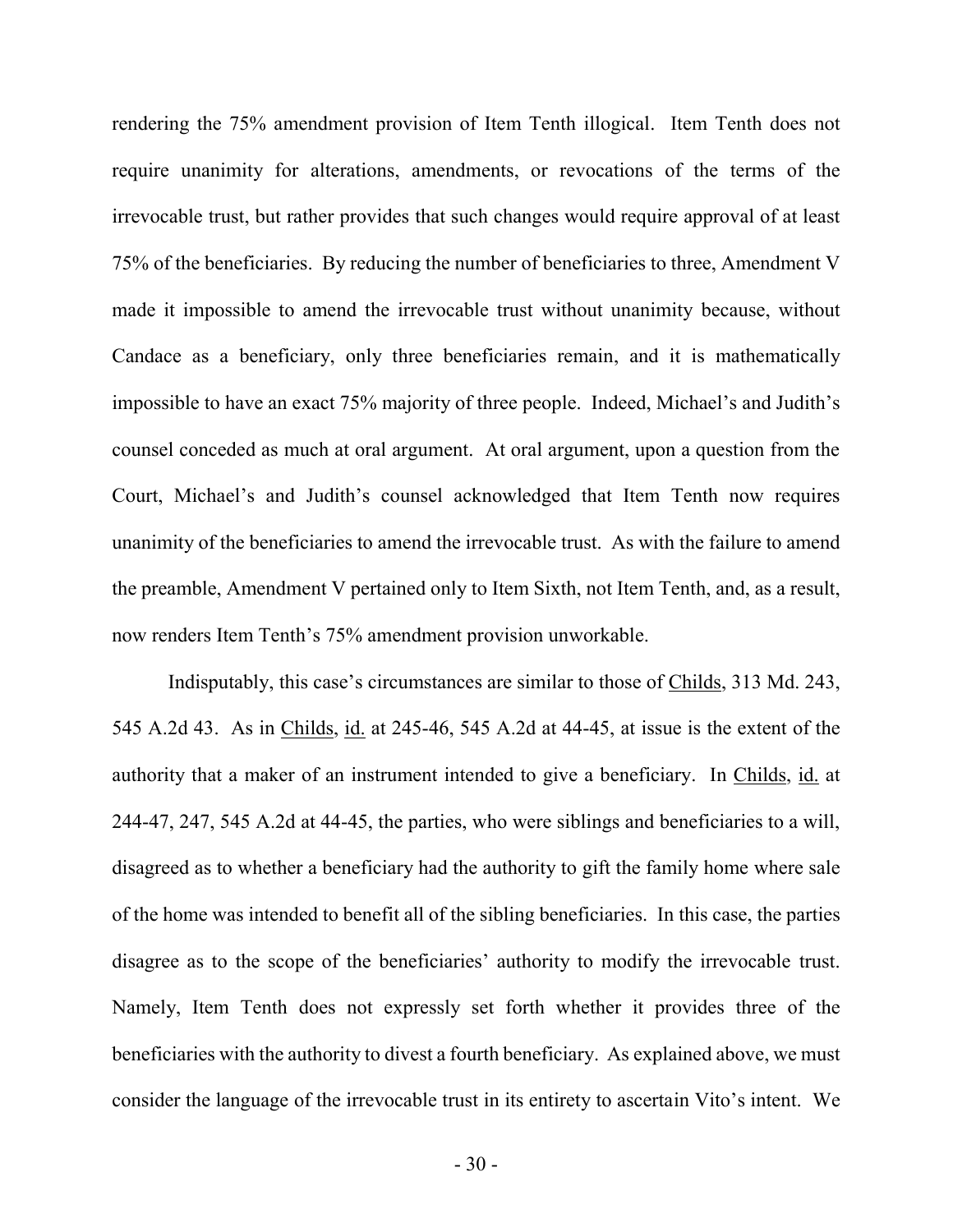conclude that Vito's clear intent to benefit his four children equally cannot be reconciled with an interpretation of the irrevocable trust that would permit three of the beneficiaries to divest the fourth beneficiary.

At oral argument, Michael's and Judith's counsel discussed the "objective rule of contract[.]" Maryland case law prescribes an objective interpretation of contracts, while case law pertaining to the interpretation of wills—and, by extension, trust agreements directs that the goal is to effectuate the settlor's intent, as gleaned from the entire trust agreement. As evident from the relevant case law, the interpretation of a will is guided first and foremost by the testator's intent. This approach, which applies equally to interpretation of trust agreements, differs notably from case law governing the interpretation of contracts. Indeed, when interpreting a contract, we have adopted an objective approach in which the court must "determine from the language of the agreement itself what a reasonable person in the position of the parties would have meant at the time it was effectuated." Spacesaver Sys., Inc. v. Adam, 440 Md. 1, 8, 98 A.3d 264, 268 (2014) (citation omitted). Thus, we have explained that, when interpreting the terms of a contract, the subjective intent of the parties is not controlling:

In these circumstances, the true test of what is meant is not what the parties to the contract intended it to mean, but what a reasonable person in the position of the parties would have thought it meant. **Consequently, the clear and unambiguous language of an agreement will not give away to what the parties thought that the agreement meant or intended it to mean**.

Id. at 8, 98 A.3d at 268-69 (emphasis added) (citation omitted). Maryland case law regarding the interpretation of contracts differs from case law pertaining to the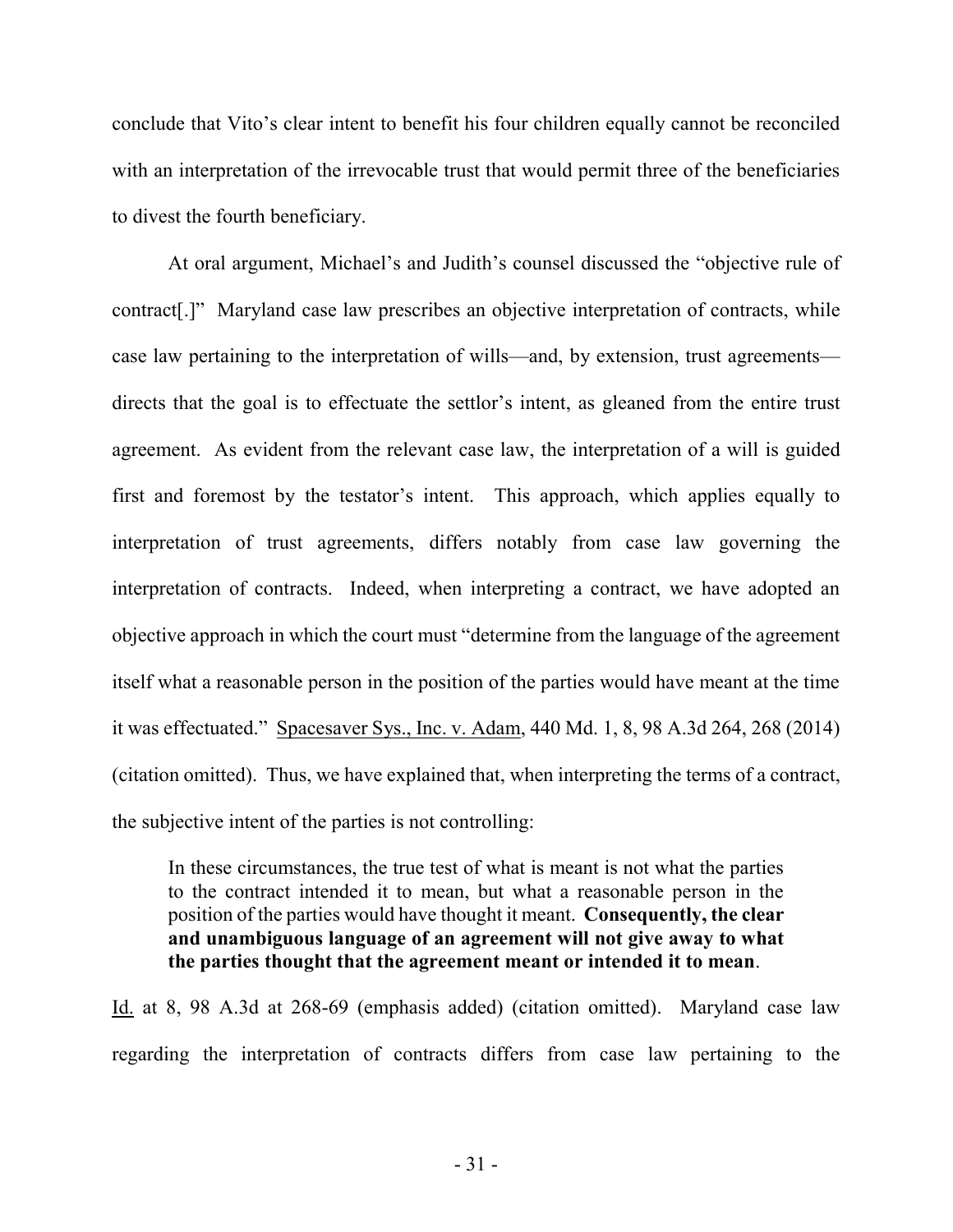interpretation of wills and trusts, where ascertaining the testator's or settlor's "[i]ntention is primary and paramount." Marty, 209 Md. at 216, 120 A.2d at 844.

 We are not persuaded by Michael's and Judith's contention that the irrevocable trust's reference to both the lowercase term "beneficiaries" and the capitalized term "Beneficiaries" allegedly differentiates between the defined group of four "Beneficiaries" and an undefined group of potential other "beneficiaries," and evinces an unspoken presumption by Vito that the designated beneficiaries might change over time. Although the preamble defines "Beneficiaries" as Vito's four children, throughout the trust instrument the four children are also referred to as "beneficiaries[.]" As Candace correctly points out, the capitalized term "Beneficiaries" is not used in the irrevocable trust with the exception of one reference in the preamble. The subsequent use of "beneficiaries" appears to be nothing more than a typographical oversight or the use of the lowercase version of the word to which Vito attached no significance, rather than an intentional distinction between people who could benefit from the trust. Indeed, it would be nonsensical for Vito to define "Beneficiaries" once in the document and then never use the word again.

On brief, Michael and Judith mischaracterize the Court of Special Appeals's analysis by arguing, in a single sentence without elaboration or discussion, that it incorrectly applied the principle of *expressio unius est exclusio alterius*, which is "[a] canon of construction holding that to express or include one thing implies the exclusion of the other, or of the alternative." *Expressio unius est exclusio alterius*, Black's Law Dictionary (10th ed. 2014); see also Breslin v. Powell, 421 Md. 266, 287-88, 26 A.3d 878, 891 (2011) ("[C]ourts may consider with caution the can<sup>[]</sup>on of [statutory] construction,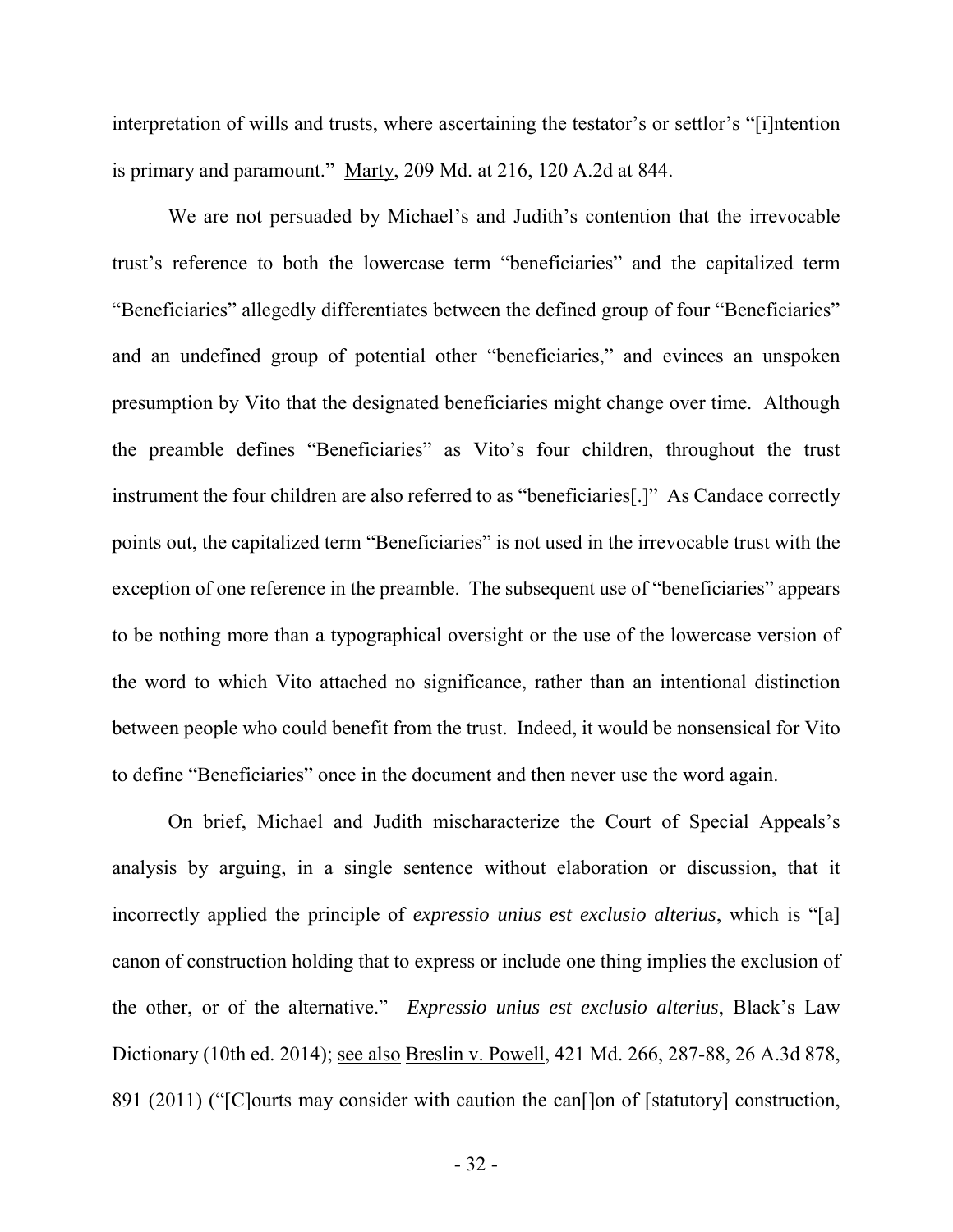*expressio unius est exclusio alterius*, meaning to express or include one thing implies the exclusion of the other, or of the alternative<sup>[.]"</sup> (Citation and internal quotation marks omitted)). We do not discern that the Court of Special Appeals based its decision—"that a broadly worded power to amend in an irrevocable trust instrument cannot be used by a majority of beneficiaries to divest a minority beneficiary of her interest in the trust when doing so would be contrary to the settlor's intent in creating the trust"—solely on Item Tenth's lack of a reference to removing a beneficiary. Grueff, 229 Md. App. at 356, 145 A.3d at 87. Rather, the Court of Special Appeals specifically noted that the language of Item Tenth had to be considered in the context of the entire trust instrument:

Item TENTH of the Irrevocable Trust is a generally worded power. It allows the "Agreement" to "be revoked, altered or amended from time to time by an instrument in writing, signed by the holders of not less than seventy-five (75%) interest" in the trust, and delivered to the Trustee. Read broadly, the "alter and amend" language in Item TENTH would seem to give the holders of a 75% beneficial interest in the trust the power to make *any* change to the trust instrument, including, as Michael and Judith argue, to eliminate the beneficial interest of the 25% beneficiary and allocate it among the remaining beneficiaries. Item TENTH does not specify that that can be done, however, and therefore we must look to the entire trust instrument to determine whether such a reading of Item TENTH is consistent with [Vito]'s intention as the Settlor of the trust.

Id. at 371, 145 A.3d at 96-97 (emphasis in original). The Court of Special Appeals properly considered the entire trust instrument to ascertain Vito's intent. We detect no misapplication of the principle of *expressio unius est exclusio alterius* in the Court of Special Appeals's analysis.

Michael and Judith also contend that the Court of Special Appeals "implicitly appl[ied]" the Maryland Trust Act in reaching its decision.We observe, however, that the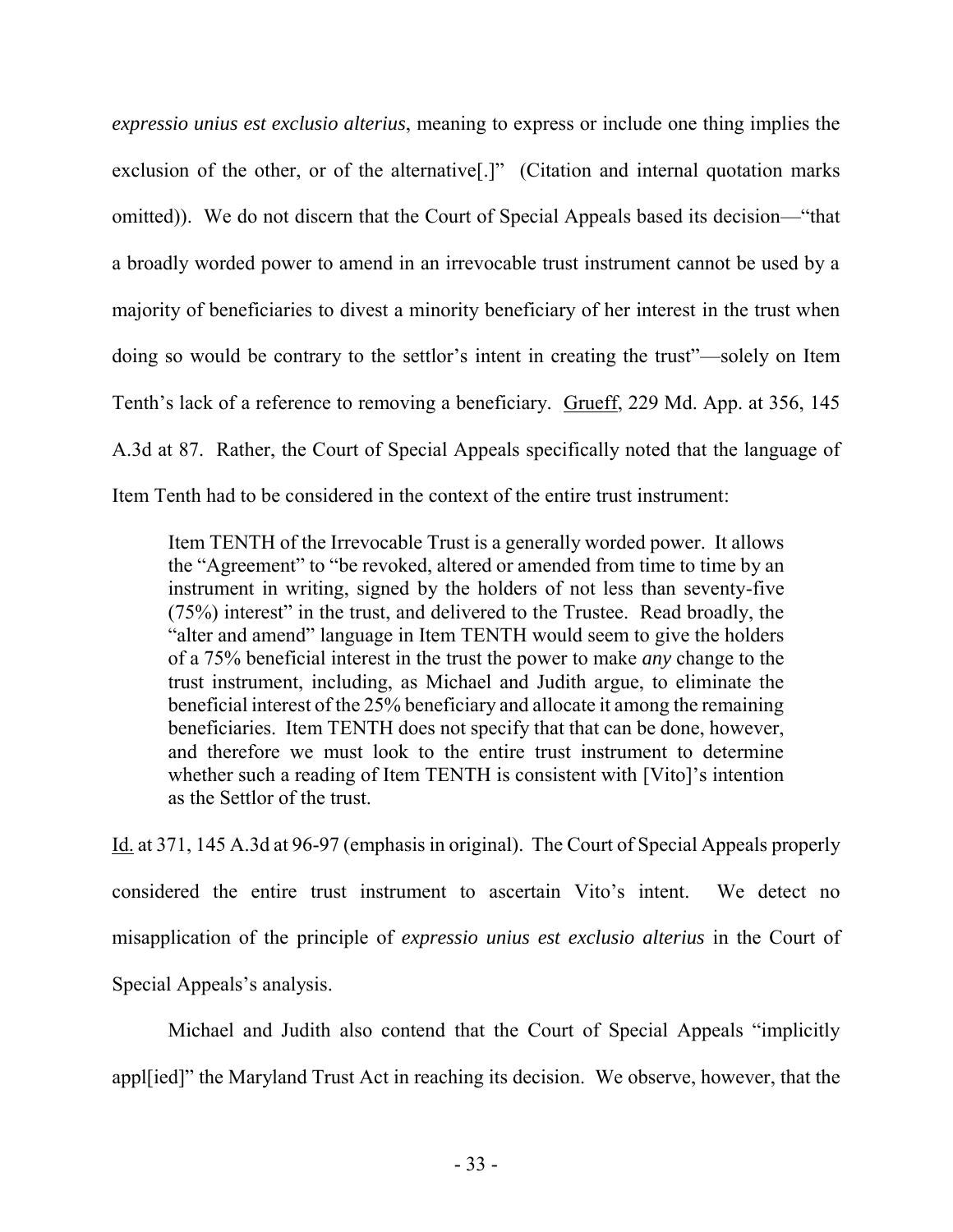Court of Special Appeals mentioned the Maryland Trust Act once in the body of its opinion

in reference to a potential future claim brought by Candace regarding the revocable trust:

In this opinion, we have reviewed the rulings that were made in the circumstances that they were made; specifically, with respect to the Revocable Trust, that [Vito] was alive. [Vito]'s death rendered the Revocable Trust irrevocable. Whether, post [Vito]'s death, Candace is in a position to bring claims against Mary and Brennan for alleged breaches of the duties they owed [Vito] as the Settlor is a question not before us. We note that any such claim would be governed by the Maryland Trust Act.

Grueff, 229 Md. App. at 383, 145 A.3d at 103-04 (citations and footnote omitted). Earlier

in the opinion, in a footnote, the Court of Special Appeals explicitly stated that the

Maryland Trust Act did not apply to this case:

We read [the language regarding the effective date of the Maryland Trust Act] to mean that the Act was not controlling when the circuit court made its ruling concerning the trusts in this case. Clearly, if the Act had controlled when the Irrevocable Trust was amended to eliminate Candace's beneficial interest, the amendment would not have survived.

Id. at 368 n.7, 145 A.3d at 94 n.7. Plainly, the Court of Special Appeals did not base its

decision on the Maryland Trust Act.

In addition to contending that Amendment V contravened Vito's clearly stated intention, in her brief and at oral argument, Candace contended that Amendment V violated well-established Maryland law regarding the testamentary power of appointment. We agree. As to distribution and disposal of testamentary property, Maryland's case law concerning power of appointment constrains a beneficiary's power to appoint to himself or herself the property of a testamentary estate:

The Maryland law on powers of testamentary appointment is unusual if not unique. A power to appoint or dispose of property by will, unrestricted as to beneficiaries, as for example, 'in such manner as she may see fit' (*Balls*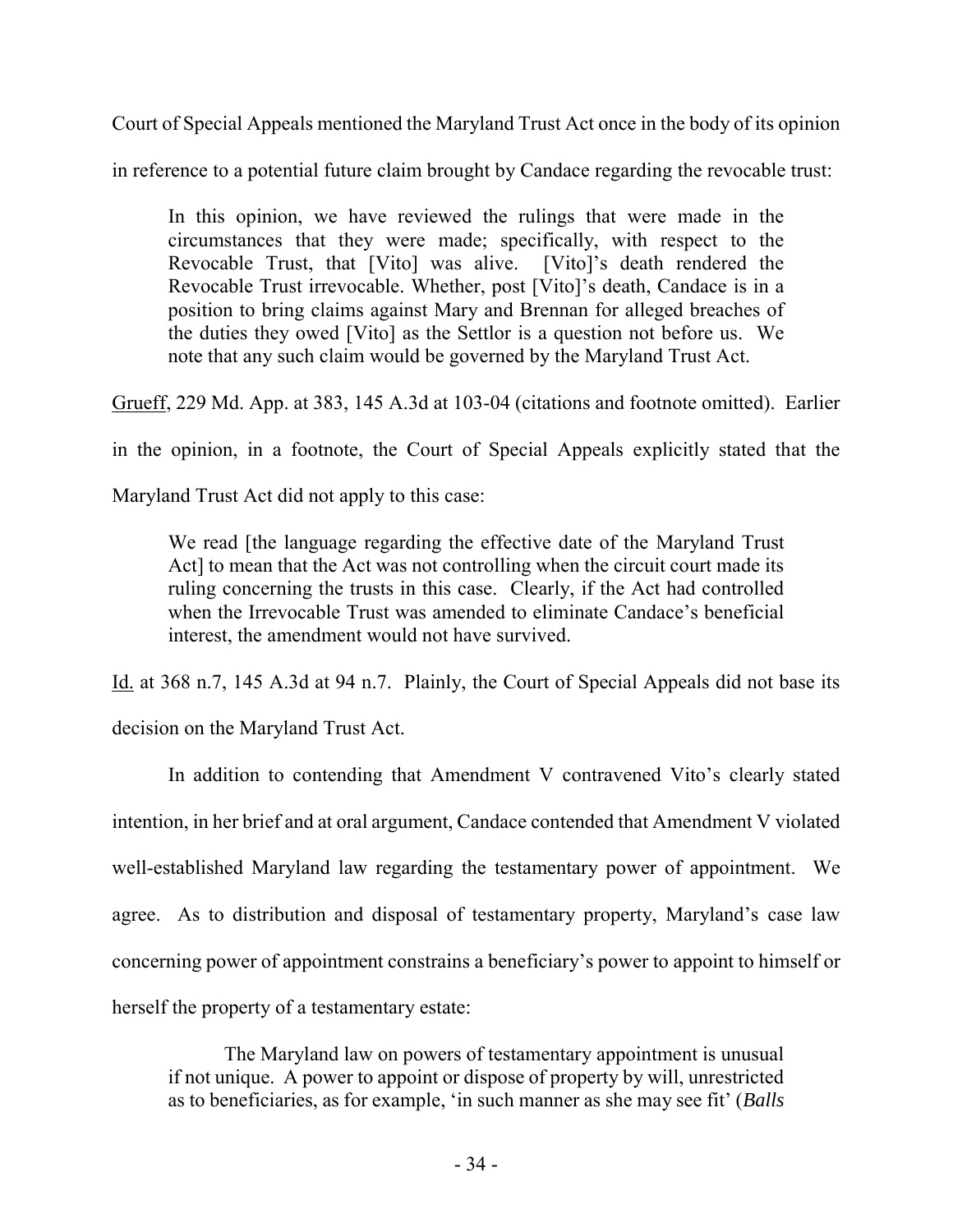*v. Dampman*, 69 Md. 390, 391, 16 A. 16, 17) or 'to such person or persons as she may limit, nominate, and appoint' (*Lamkin v. Safe Deposit & Trust Co.*, 192 Md. 472, 475, 64 A.2d 704, 705), is called in Maryland a general power, as it is in most jurisdictions, but unlike most jurisdictions, Maryland holds that such a power does not authorize the holder of the power to appoint to him[- or her]self, to his [or her] own estate or to his [or her] creditors unless the power in terms so authorizes (with the exception that where the donee and donor of the power are the same person, an appointment may be made to a creditor, *Wyeth v. Safe Deposit and Trust Co.*, 176 Md. 369, 4 A.2d 753).

Frank v. Frank, 253 Md. 413, 415, 253 A.2d 377, 379 (1969). Thus, in Maryland, beneficiaries may appoint testamentary property to themselves or for their benefit only where the instrument specifically grants the beneficiaries this authority. See Bryan v. United States, 286 Md. 176, 179, 406 A.2d 423, 425 (1979) ("Since 1888, we have consistently adhered to the view that the donee of a testamentary power otherwise general may not direct property subject to the power to his [or her] own use, absent a specific enabling grant of this authority." (Citation omitted)). Under Maryland's common law, any amendment granting a majority of beneficiaries the power to apportion to themselves a larger share of a trust than that to which they were originally entitled would have to be explicitly stated in the original trust instrument. In this case, the irrevocable trust did not contain such a provision; yet, with Amendment V Michael, Judith, and Timothy increased each of their own shares of the benefits of the trust from 25% to 33 1/3%. Thus, by executing Amendment V, Michael, Judith, and Timothy impermissibly granted to themselves a greater apportionment of the trust property than Vito intended. As they lacked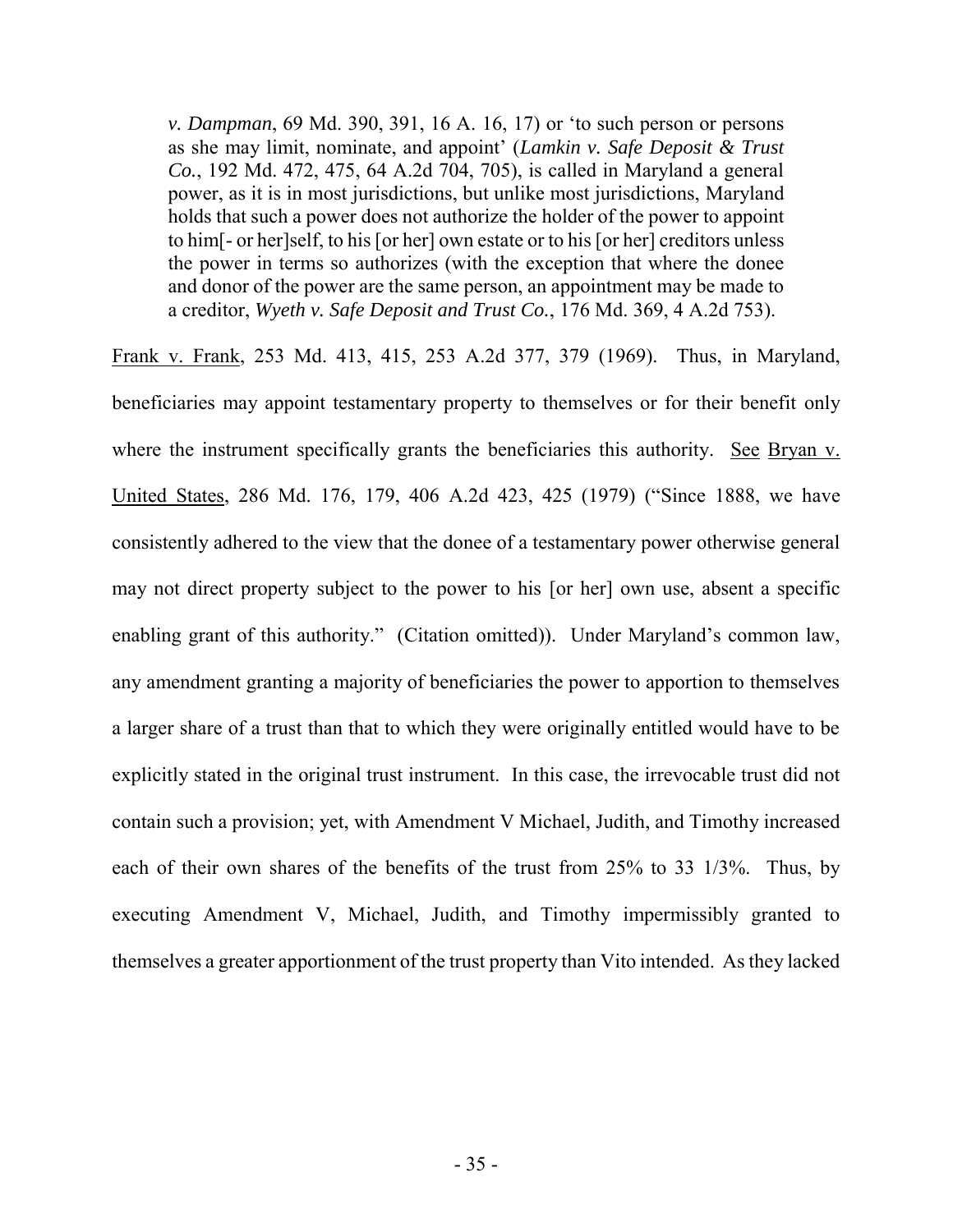the explicit appointment power to do so, this action was prohibited under Maryland case  $law.<sup>8</sup>$ 

In sum, we hold that Item Tenth of the irrevocable trust does not authorize 75% of the beneficiaries to remove the remaining beneficiary. Our holding is grounded in the wellestablished principle that the settlor's intent controls the disposition of the trust property. In this case, Vito's intent that the irrevocable trust benefit his four children equally is

Dickerson v. Longoria, 414 Md. 419, 455, 995 A.2d 721, 743 (2010) (citation, brackets, and internal quotation marks omitted). We have noted that the doctrine of unclean hands applies only when the inequitable conduct and the transaction at issue intersect. See Adams v. Manown, 328 Md. 463, 475, 615 A.2d 611, 617 (1992) ("Thus, an important element of the [un]clean hands doctrine is that the alleged misconduct must be connected with the transaction upon which the claimant seeks relief.").

Here, Michael, Judith, and Timothy executed Amendment V after Candace had filed a complaint seeking, among other things, Michael's and Judith's removal as trustees of the irrevocable trust and a full accounting of their dealings with the irrevocable trust. Plainly, Michael and Judith sought to divest Candace as a means of eliminating her standing in the underlying matter so that Candace would not be able to pursue the claims made in her complaint. Indeed, the circuit court granted their motion to dismiss and/or for summary judgment against Candace on this basis. These circumstances call into question Michael's and Judith's motivation with respect to the amendment of the irrevocable trust.

 $\overline{a}$ <sup>8</sup>Although not raised by the parties, we note that the execution of Amendment V during the pendency of the instant litigation also raises the specter of the doctrine of unclean hands. The doctrine of unclean hands is an equitable doctrine, which we have explained as follows:

The unclean hands doctrine states that courts of equity will not lend their aid to anyone seeking their active interposition, who has been guilty of fraudulent, illegal, or inequitable conduct in the matter with relation to which he [or she] seeks assistance. The doctrine does not mandate that those seeking equitable relief must have exhibited unblemished conduct in every transaction to which they have ever been a party, but rather that the particular matter for which a litigant seeks equitable relief must not be marred by any fraudulent, illegal, or inequitable conduct.